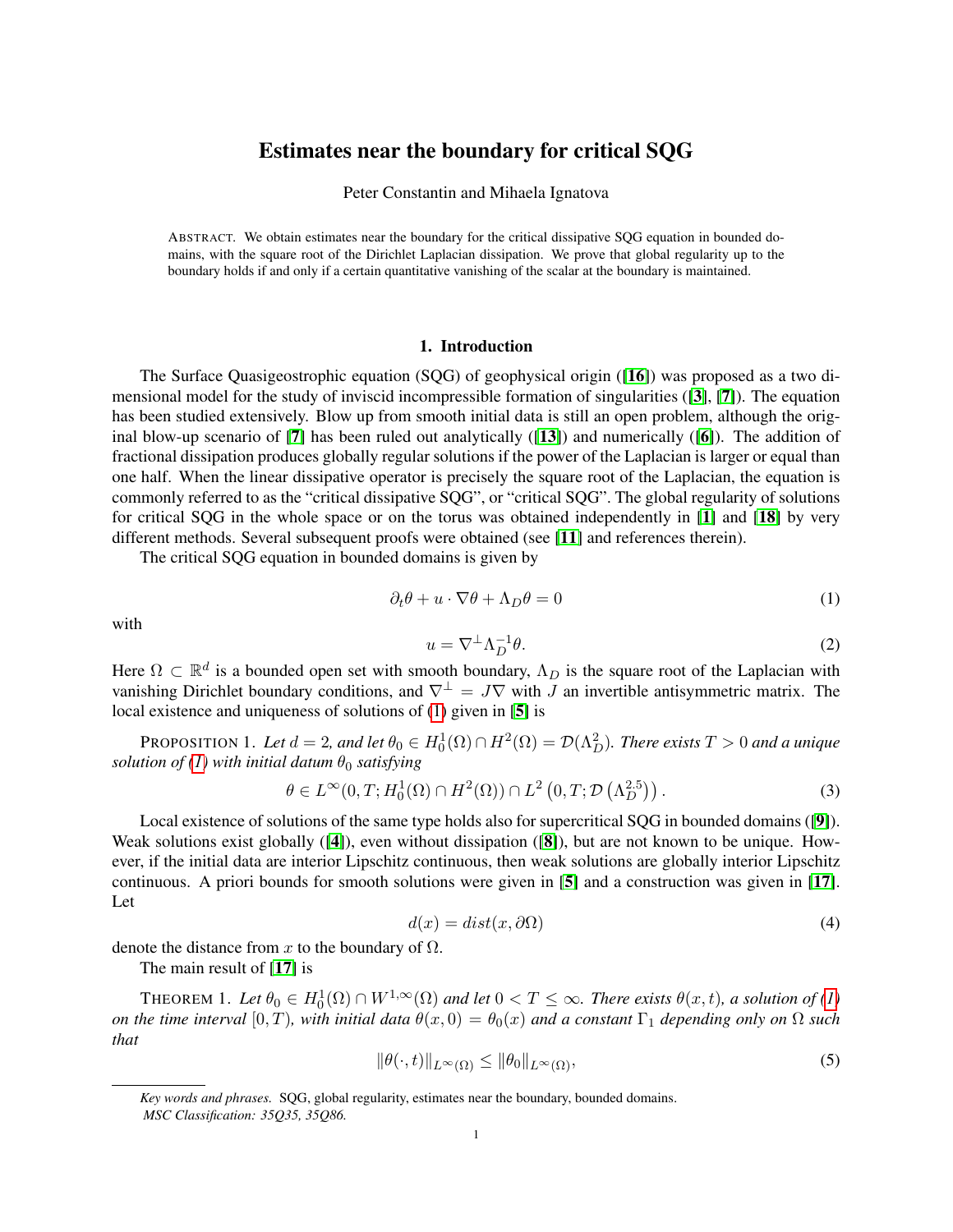*and*

<span id="page-1-0"></span>
$$
\sup_{0 \le t < T} \sup_{x \in \Omega} d(x) |\nabla_x \theta(x, t)| \le \Gamma_1 \left[ \sup_{x \in \Omega} d(x) |\nabla_x \theta_0(x)| + \left( 1 + \|\theta_0\|_{L^\infty(\Omega)} \right)^4 \right] := M \tag{6}
$$

*hold.*

This result holds in any dimension d. Interior Lipschitz regularity is obtained using nonlinear lower bounds for the square root of the Dirichlet Laplacian ([[5](#page-19-5)]) and commutator estimates. The main obstacle to obtain regularity up to the boundary is the absence of translation invariance, which is most sharply felt near the boundary. The nonlinear lower bounds for the square root of the Dirichlet Laplacian ([[4](#page-19-7)], [[5](#page-19-5)]) are similar to those available in the whole space ([[10](#page-19-9)]), but have a cut-off due to the boundary. The lack of translation invariance is manifested in the commutator estimates, where the commutator between the square root of the Laplacian and differentiation is of the order  $d(x)^{-2}$  pointwise.

In this paper we investigate the behavior of solutions near the boundary. The local solutions obtained in Proposition [1](#page-0-1) belong to  $C^{\alpha}(\Omega)$  up to the boundary, for any  $0 < \alpha < 1$ , but this fact follows from embedding of  $H^2(\Omega) \subset C^{\alpha}(\Omega)$  in  $d = 2$  and the control of the  $H^2(\Omega)$  norm is only for short time. An interesting recent work [[19](#page-20-4)] in the spirit of [[1](#page-19-3)] shows that a solution-dependent  $C^{\alpha}(\Omega)$  regularity holds as long as the solution is sufficiently smooth. Unfortunately, as we mentioned earlier, smooth solutions can be guaranteed to exist only for a short time.

The currently available quantitative global in time information for solutions with smooth initial data is comprised of following three components:

- I) Energy bounds, which imply that  $\theta \in L^{\infty}(0,T; L^{2}(\Omega)) \cap L^{2}(0,T; \mathcal{D}(\Lambda_{D}^{\frac{1}{2}})),$
- II) A maximum principle, which implies  $\theta \in L^{\infty}(0,T; L^{\infty}(\Omega))$ , and,
- III) For solutions constructed by a judicious method mentioned above, the interior Lipschitz bound [\(6\)](#page-1-0).

No uniqueness is guaranteed. The velocity is given by rotated Riesz transforms. It is known ([[2](#page-19-10)]) that if θ vanishes at the boundary and belongs to  $C^{\alpha}$  then its Dirichlet Riesz transforms are in  $C^{\alpha}(\Omega)$ . If θ belongs to  $C^{\alpha}$  and vanishes at the boundary, then the stream function  $\psi = \Lambda_D^{-1} \theta$  belongs to  $C^{1,\alpha}$  and vanishes at the boundary, and therefore so do its tangential derivatives. Thus, the normal component of the velocity vanishes at the boundary, but no rate is available if  $\theta$  belongs to  $C^{\alpha}$ .

In this work we show that the problem of controlling the Hölder continuity of the solution up to the boundary depends solely on quantitative bounds on the the vanishing of  $\theta$  at the boundary. We prove two results detailing this fact. We consider

$$
b_1(x,t) = \frac{\theta(x,t)}{w_1(x)}\tag{7}
$$

where  $w_1$  is the normalized positive first eigenfunction of the Dirichlet Laplacian, which is known to be smooth and to vanish as  $d(x)$  at the boundary. In Theorem [3](#page-12-0) we show that for solutions constructed from smooth initial data obeying the a priori information detailed above (I, II, III), and for any  $p > d$ , there exists a time  $T_0$  and a constant B, depending only on  $\|\theta_0\|_{L^{\infty}}$ , M (of [6\)](#page-1-0) and the initial norm  $\|b_1(0)\|_{L^p(\Omega)}$ , such that

<span id="page-1-1"></span>
$$
\sup_{0 \le t \le T_0} \|b_1(t)\|_{L^p(\Omega)} \le B \tag{8}
$$

holds. This is a local existence theorem, local because the control of  $||b_1(t)||_{L^p(\Omega)}$  is maintained for finite time, although the interior Lipschitz bound and the  $L^{\infty}$  bound are global.

Our second main result, Theorem [4,](#page-17-0) shows that if the bound [\(8\)](#page-1-1) holds for some interval of time, then the solutions constructed in ([[17](#page-20-3)]) are in  $C^{\alpha}(\Omega)$  on that interval of time. The Hölder exponent  $\alpha$  is explicit, it is given by  $\alpha < 1 - \frac{d}{n}$  $\frac{d}{p}$  where p is the exponent in [\(8\)](#page-1-1). Thus, the condition (8), which can be maintained for short time, is sufficient for global Hölder regularity up to the boundary. This condition also implies a quantitative vanishing of the normal component of velocity at the boundary,  $u \cdot N = O(d(x)^\alpha)$  with rate depending on  $M$  and  $B$ .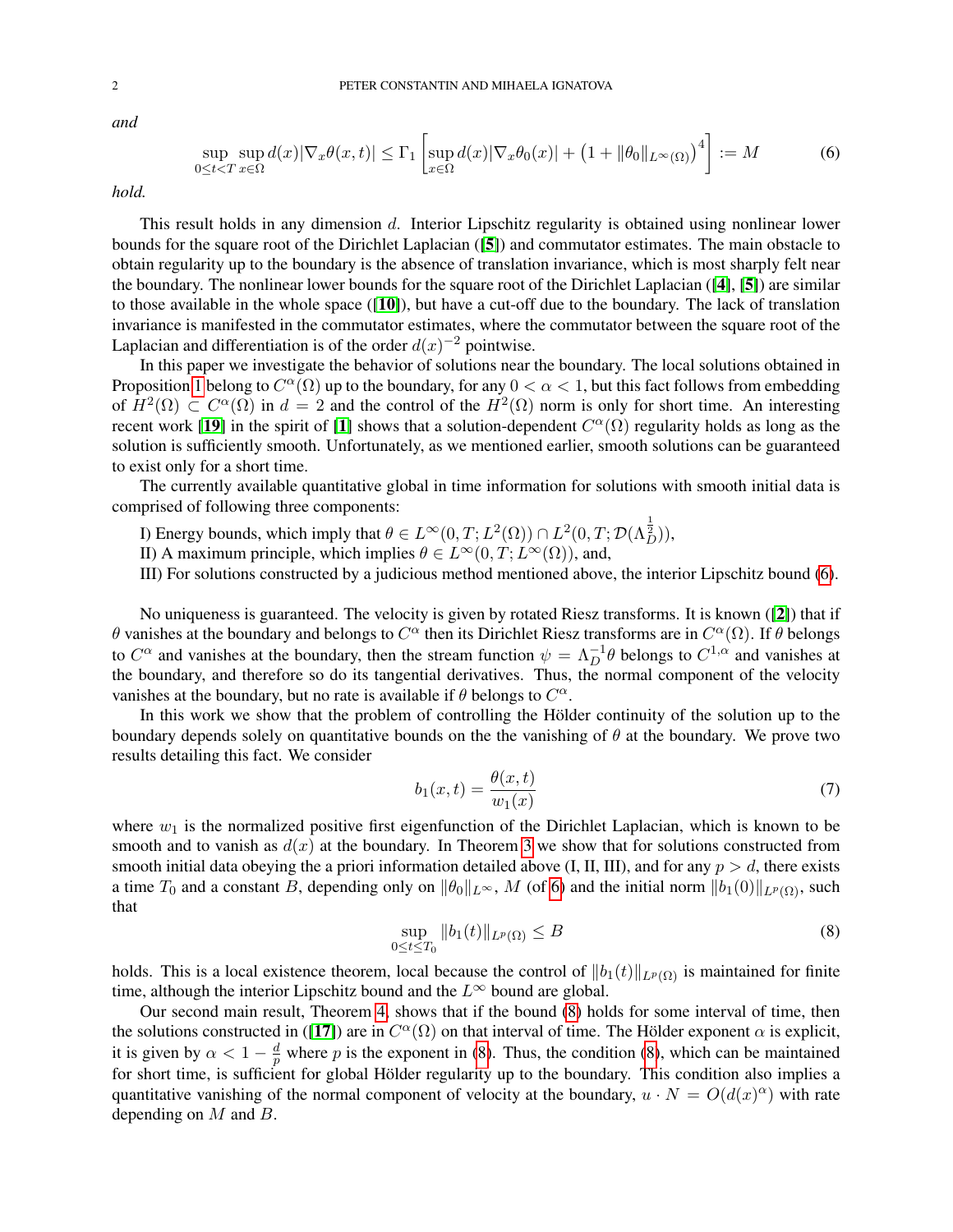The boundedness of  $||b_1||_{L^p(\Omega)}$  is a weaker condition than  $\theta \in W_0^{1,p_1}(\Omega)$ ,  $p_1 > p > d$ . Thus our condition is necessary for regularity. Local well-posedness in  $W_0^{1,p_1}(\Omega)$  is not known. The previously known local existence theory was established in the domain of the Laplacian, which is a strictly smaller space. If the solution is in  $W_0^{1,p}$  $C_0^{1,p}(\Omega)$ ,  $p > d$ , then by embedding results, it is in  $C^{\alpha}$  up to the boundary for any  $0 < \alpha < 1 - \frac{d}{n}$  $\frac{d}{p}.$ 

In order to prove our results, we obtain key quantitative bounds using  $B$ . We show first that if  $B$  is finite, then the velocity is bounded (Proposition [6\)](#page-10-0). By contrast, if only the available a priori information (I, II, III) is used, then the velocity logarithmically diverges with the distance to the boundary (Proposition [5\)](#page-8-0).

Secondly, we obtain bounds for the finite difference quotients of velocity which diverge at the boundary with a sublinear power of the distance,  $d(x)^{-\frac{d}{p}}$ , (Proposition [8\)](#page-13-0), as opposed to  $d(x)^{-1}$  in the case of the a priori global information, as was shown in [[5](#page-19-5)]. A quantitative rate of vanishing of the normal component of velocity is proved in Proposition [9.](#page-15-0)

Thirdly, we obtain bounds for the commutator between finite differences and  $\Lambda_D$  which diverge subquadratically near the boundary,  $d(x)^{-1-\frac{d}{p}}$ , (Proposition [10\)](#page-16-0) as opposed to quadratically  $d(x)^{-2}$ , which is the case in which only the global a priori information (I, II, III) is used.

These three elements, together with the strong boundary repulsive damping effect of the square root of the Laplacian, form the basis of the proof of persistence of  $C^{\alpha}$  regularity, with  $\alpha < 1 - \frac{d}{n}$  $\frac{d}{p}$  .

In the whole space, any  $C^{\alpha}$ ,  $\alpha > 0$  regularity can be upgraded to Lipschitz regularity (and further to  $C^{\infty}$  ([[12](#page-20-5)])). In bounded domains, while any interior  $C^{\alpha}$  regularity can be upgraded to interior Lipschitz regularity ([[5](#page-19-5)]), in general, the problem of global Lipschitz regularity up to the boundary is open. The passage to Lipschitz bounds up to the boundary is not achievable with our tools, even conditioned on knowledge of linear vanishing of  $\theta$  (i.e. even assuming a time-independent bound for  $b_1$  in  $L^{\infty}$ ). This is due to the fact that the commutator between derivatives and  $\Lambda_D$  still costs  $d(x)^{-1}$  near the boundary.

The paper is organized as follows. After recalling basic facts in Section [2](#page-2-0) we prove in Section [3](#page-5-0) a remarkable generalization of the Córdoba-Córdoba inequality  $(14)$  $(14)$  $(14)$ ) which was obtained in bounded domains in [[4](#page-19-7)]. This new pointwise inequality involves weights  $w$ ,

$$
\Phi'(b)\Lambda_D(wb) - \Lambda_D(w\Phi(b)) \ge (\Lambda_D(w)) \left(b\Phi'(b) - \Phi(b)\right)
$$
\n(9)

(see [\(32,](#page-5-1) [33\)](#page-5-2)) and is valid for any convex function  $\Phi$  of one variable which satisfies  $\Phi(0) = 0$ , any smooth function b and any smooth positive function w which vanishes at  $\partial\Omega$ . The inequality implies a comparison principle for solutions of drift diffusion equations with Dirichlet square root Laplacian and may have independent interest. We use it with  $b = \frac{\theta}{w}$  $\frac{\theta}{w_1}$  and prove that B of [\(8\)](#page-1-1) persists to be finite if the drift is the sum of a regular function in  $L^{\infty}$  whose normal component vanishes at the boundary and a small  $L^{\infty}$  function. In Section [4](#page-8-1) we derive bounds for the Dirichlet Riesz transforms and in Section [5](#page-12-1) we obtain bounds for finite differences of the Dirichlet Riesz transforms. Section [6](#page-16-1) is devoted to the improved bounds on the commutator between local finite differences and  $\Lambda_D$ , and Section [7](#page-17-1) contains the bound for the Hölder seminorms near the boundary.

#### 2. Preliminaries

<span id="page-2-0"></span>We consider  $\Omega \subset \mathbb{R}^d$  a bounded open set with smooth boundary. The  $L^2(\Omega)$  - normalized eigenfunctions of  $-\Delta$  are denoted  $w_i$ , and its eigenvalues counted with their multiplicities are denoted  $\lambda_i$ :

$$
-\Delta w_j = \lambda_j w_j. \tag{10}
$$

It is well known that  $0 < \lambda_1 \leq ... \leq \lambda_j \to \infty$  and that  $-\Delta$  is a positive selfadjoint operator in  $L^2(\Omega)$  with domain  $\mathcal{D}(-\Delta) = H^2(\Omega) \cap H_0^1(\Omega)$ . The ground state  $w_1$  is positive and

<span id="page-2-1"></span>
$$
c_0 d(x) \le w_1(x) \le C_0 d(x) \tag{11}
$$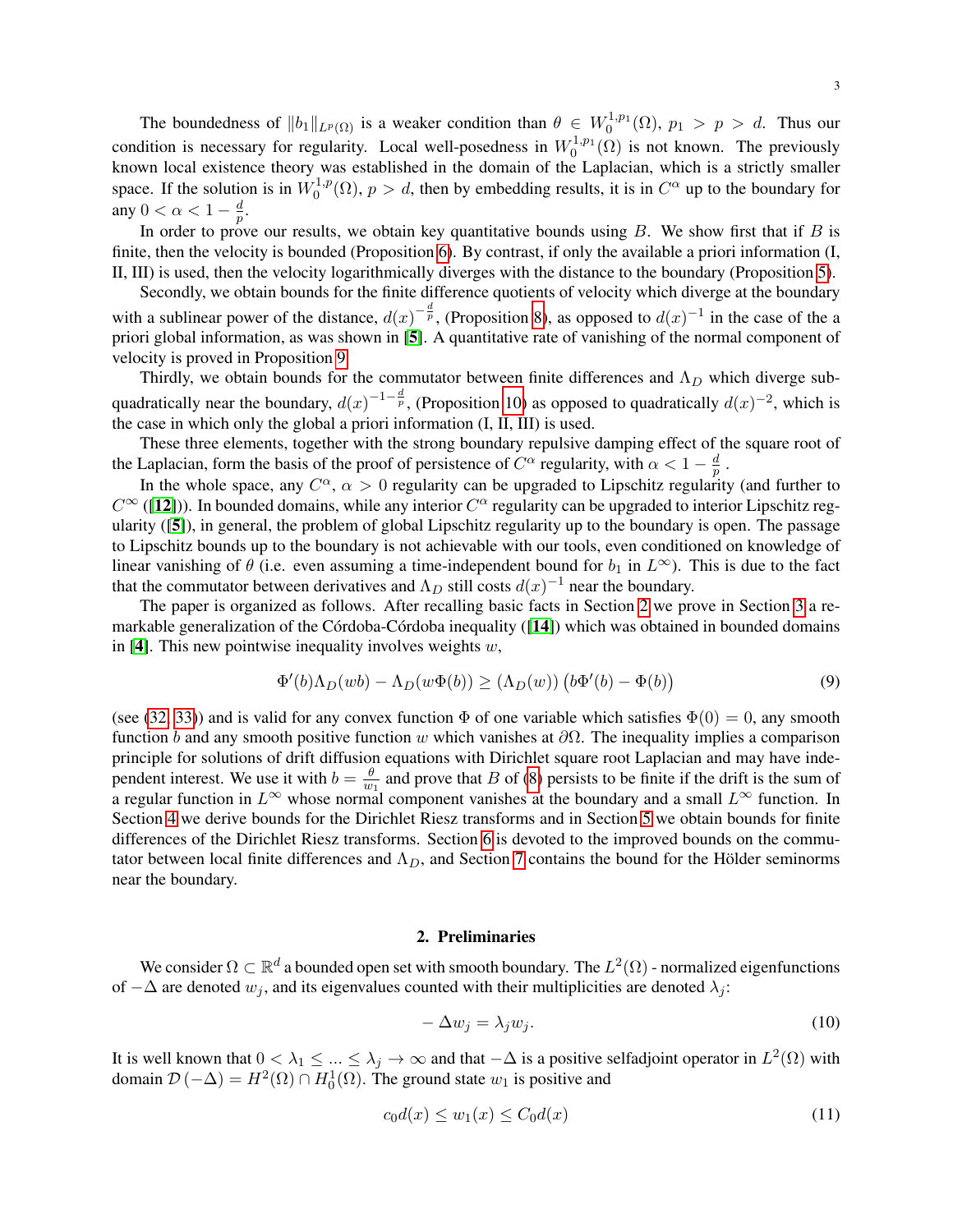holds for all  $x \in \Omega$ , where  $c_0$ ,  $C_0$  are positive constants depending on  $\Omega$ . Functional calculus can be defined using the eigenfunction expansion. In particular

$$
(-\Delta)^{\beta} f = \sum_{j=1}^{\infty} \lambda_j^{\beta} f_j w_j
$$
 (12)

with

$$
f_j = \int_{\Omega} f(y) w_j(y) dy
$$

for  $f \in \mathcal{D}\left((-\Delta)^{\beta}\right) = \{f \mid (\lambda_i^{\beta})$  $\mathcal{E}_{j}^{\beta}f_{j})\in\ell^{2}(\mathbb{N})\}.$  We denote by

$$
\Lambda_D^s = (-\Delta)^{\frac{s}{2}},\tag{13}
$$

the fractional powers of the Dirichlet Laplacian, with  $0 \le s \le 2$  and with  $||f||_{s,D}$  the norm in  $\mathcal{D}(\Lambda_D^s)$ :

$$
||f||_{s,D}^{2} = \sum_{j=1}^{\infty} \lambda_{j}^{s} f_{j}^{2}.
$$
 (14)

It is well-known that

$$
\mathcal{D}\left(\Lambda_{D}\right) = H_{0}^{1}(\Omega).
$$

Note that in view of the identity

$$
\lambda^{\frac{s}{2}} = c_s \int_0^\infty (1 - e^{-t\lambda}) t^{-1 - \frac{s}{2}} dt,\tag{15}
$$

with

$$
1 = c_s \int_0^\infty (1 - e^{-\tau}) \tau^{-1 - \frac{s}{2}} d\tau,
$$

valid for  $0 \leq s < 2$ , we have the representation

$$
((\Lambda_D)^s f)(x) = c_s \int_0^\infty \left[ f(x) - e^{t\Delta} f(x) \right] t^{-1-\frac{s}{2}} dt \tag{16}
$$

for  $f \in \mathcal{D}((-\Lambda_D)^s)$ . We use precise upper and lower bounds for the kernel  $H_D(t, x, y)$  of the heat operator,

$$
(e^{t\Delta}f)(x) = \int_{\Omega} H_D(t, x, y) f(y) dy.
$$
 (17)

These are as follows ([[15](#page-20-7)],[[20](#page-20-8)],[[21](#page-20-9)]). There exists a time  $T > 0$  depending on the domain  $\Omega$  and constants  $c, C, k, K$ , depending on T and  $\Omega$  such that

<span id="page-3-1"></span>
$$
c \min\left(\frac{w_1(x)}{|x-y|}, 1\right) \min\left(\frac{w_1(y)}{|x-y|}, 1\right) t^{-\frac{d}{2}} e^{-\frac{|x-y|^2}{kt}} \le
$$
  
\n
$$
H_D(t, x, y) \le C \min\left(\frac{w_1(x)}{|x-y|}, 1\right) \min\left(\frac{w_1(y)}{|x-y|}, 1\right) t^{-\frac{d}{2}} e^{-\frac{|x-y|^2}{Kt}}
$$
\n(18)

holds for all  $0 \le t \le T$ . Moreover

<span id="page-3-0"></span>
$$
\frac{|\nabla_x H_D(t, x, y)|}{H_D(t, x, y)} \le C \begin{cases} \frac{1}{d(x)}, & \text{if } \sqrt{t} \ge d(x),\\ \frac{1}{\sqrt{t}} \left(1 + \frac{|x - y|}{\sqrt{t}}\right), & \text{if } \sqrt{t} \le d(x) \end{cases}
$$
\n(19)

holds for all  $0 \le t \le T$ . Note that

<span id="page-3-2"></span>
$$
H_D(t, x, y) = \sum_{j=1}^{\infty} e^{-t\lambda_j} w_j(x) w_j(y),
$$
\n(20)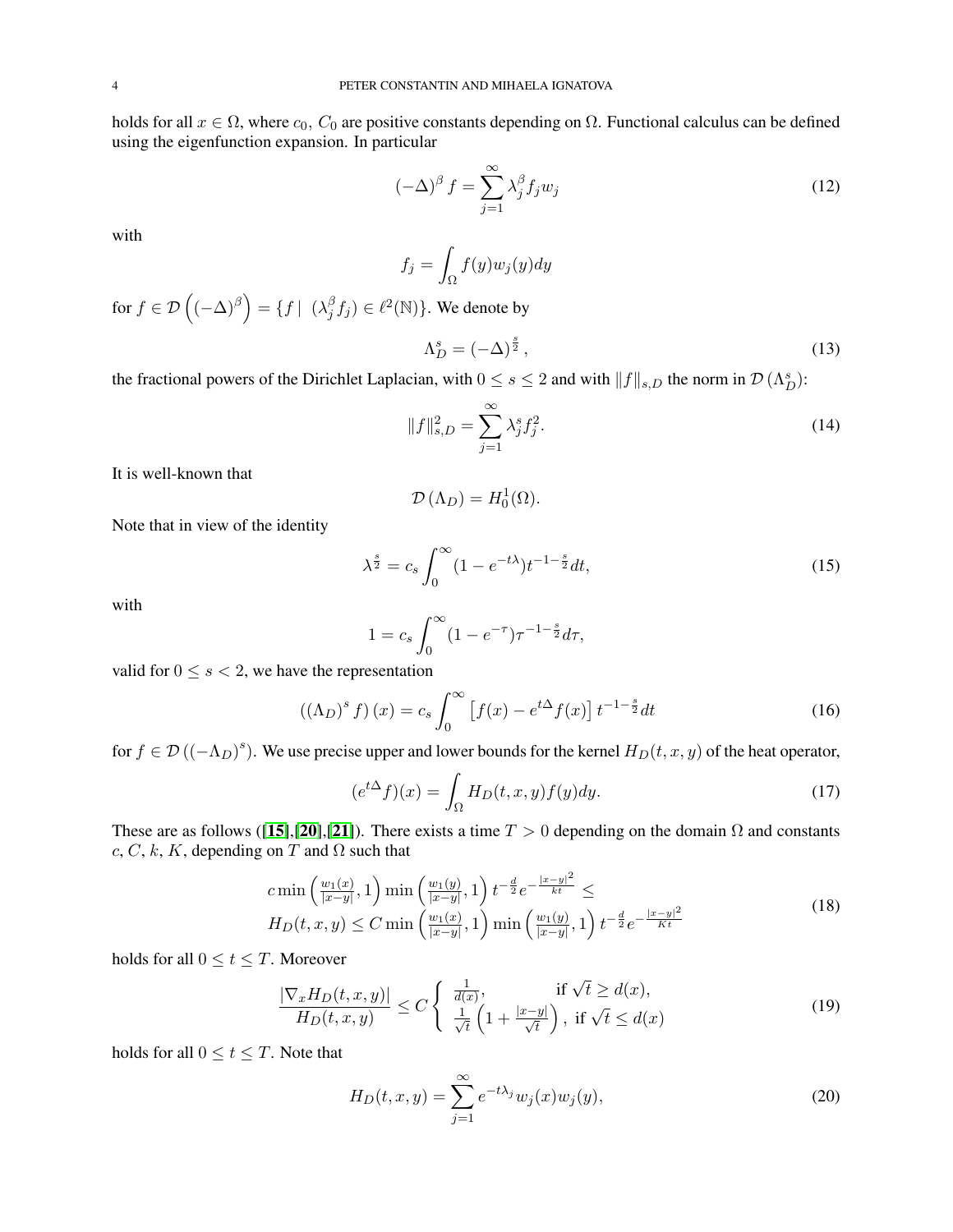<span id="page-4-2"></span>
$$
\frac{|\nabla_y H_D(t, x, y)|}{H_D(t, x, y)} \le C \begin{cases} \frac{1}{d(y)}, & \text{if } \sqrt{t} \ge d(y),\\ \frac{1}{\sqrt{t}} \left(1 + \frac{|x - y|}{\sqrt{t}}\right), & \text{if } \sqrt{t} \le d(y). \end{cases}
$$
\n(21)

We use as well the bounds ([[5](#page-19-5)])

<span id="page-4-4"></span>
$$
\nabla_x \nabla_x H_D(x, y, t) \le C t^{-1 - \frac{d}{2}} e^{-\frac{|x - y|^2}{\tilde{K}t}} \tag{22}
$$

valid for  $t \leq cd(x)^2$  and  $0 < t \leq T$ , and

$$
\nabla_x \nabla_x H_D(x, y, t) \le C d(x)^{-2} t^{-\frac{d}{2}} e^{-\frac{|x - y|^2}{\tilde{K}t}} \tag{23}
$$

for  $t \geq c d(x)^2$ , which follow from the upper bounds [\(18\)](#page-3-1), [\(19\)](#page-3-0). Important additional bounds we use are

<span id="page-4-5"></span>
$$
\int_{\Omega} |(\nabla_x + \nabla_y) H_D(x, y, t)| dy \le Ct^{-\frac{1}{2}} e^{-\frac{d(x)^2}{\tilde{K}t}},
$$
\n(24)

with pointwise version

<span id="page-4-1"></span>
$$
|(\nabla_x + \nabla_y)H_D(x, y, t)| \le ct^{-\frac{d+1}{2}} e^{-\frac{d(x)^2}{\tilde{K}t}},
$$
\n(25)

and

$$
\int_{\Omega} |\nabla_x (\nabla_x + \nabla_y) H_D(x, y, t)| dy \le Ct^{-1} e^{-\frac{d(x)^2}{\tilde{K}t}},
$$
\n(26)

with pointwise version

<span id="page-4-6"></span>
$$
|\nabla_x (\nabla_x + \nabla_y) H_D(x, y, t)| \le C t^{-\frac{d+2}{2}} e^{-\frac{d(x)^2}{\tilde{K}t}}.
$$
 (27)

valid for  $t \leq c d(x)^2$  and  $0 < t \leq T$ . These bounds reflect the fact that translation invariance is remembered in the solution of the heat equation with Dirichlet boundary data for short time, away from the boundary. They were proved in [[5](#page-19-5)], [[8](#page-19-8)].

The following elementary lemma is used in several instances:

<span id="page-4-3"></span>LEMMA 1. Let  $\rho > 0$ ,  $p > 0$ . Then

$$
\int_0^\infty t^{-1-\frac{m}{2}} \left(\frac{p}{\sqrt{t}}\right)^j e^{-\frac{p^2}{Kt}} dt \le C_{K,m,j} p^{-m} \tag{28}
$$

*if*  $m \ge 0$ *,*  $j \ge 0$ *,*  $m + j > 0$ *, and* 

<span id="page-4-0"></span>
$$
\int_0^{\rho^2} t^{-1} e^{-\frac{p^2}{Kt}} dt = \int_{\frac{p^2}{K\rho^2}}^{\infty} x^{-1} e^{-x} dx
$$
 (29)

*if*  $m = 0$  *and*  $j = 0$ *, with constants*  $C_{K,m,j}$  *independent of*  $\rho$  *and*  $p$ *. Note that when*  $m + j > 0$ *,*  $\rho = \infty$  *is allowed. Note also that the right-hand side of [\(29\)](#page-4-0) is exponentially small if*  $\rho \leq \epsilon p$ .

We recall from  $[4]$  $[4]$  $[4]$  that the Córdoba-Córdoba inequality  $([14])$  $([14])$  $([14])$  holds in bounded domains. In fact, more is true: there is a lower bound that provides a strong boundary repulsive term:

PROPOSITION 2. Let  $\Omega$  be a bounded domain with smooth boundary. Let  $0 \leq s < 2$ . There exists *a constant* c > 0 *depending only on the domain* Ω *and on* s*, such that, for any* Φ*, a* C 2 *convex function satisfying*  $\Phi(0) = 0$ *, and any*  $f \in C_0^{\infty}(\Omega)$ *, the inequality* 

<span id="page-4-7"></span>
$$
\Phi'(f)\Lambda_D^s f - \Lambda_D^s(\Phi(f)) \ge \frac{c}{d(x)^s} \left(f\Phi'(f) - \Phi(f)\right) \tag{30}
$$

*holds pointwise in* Ω*.*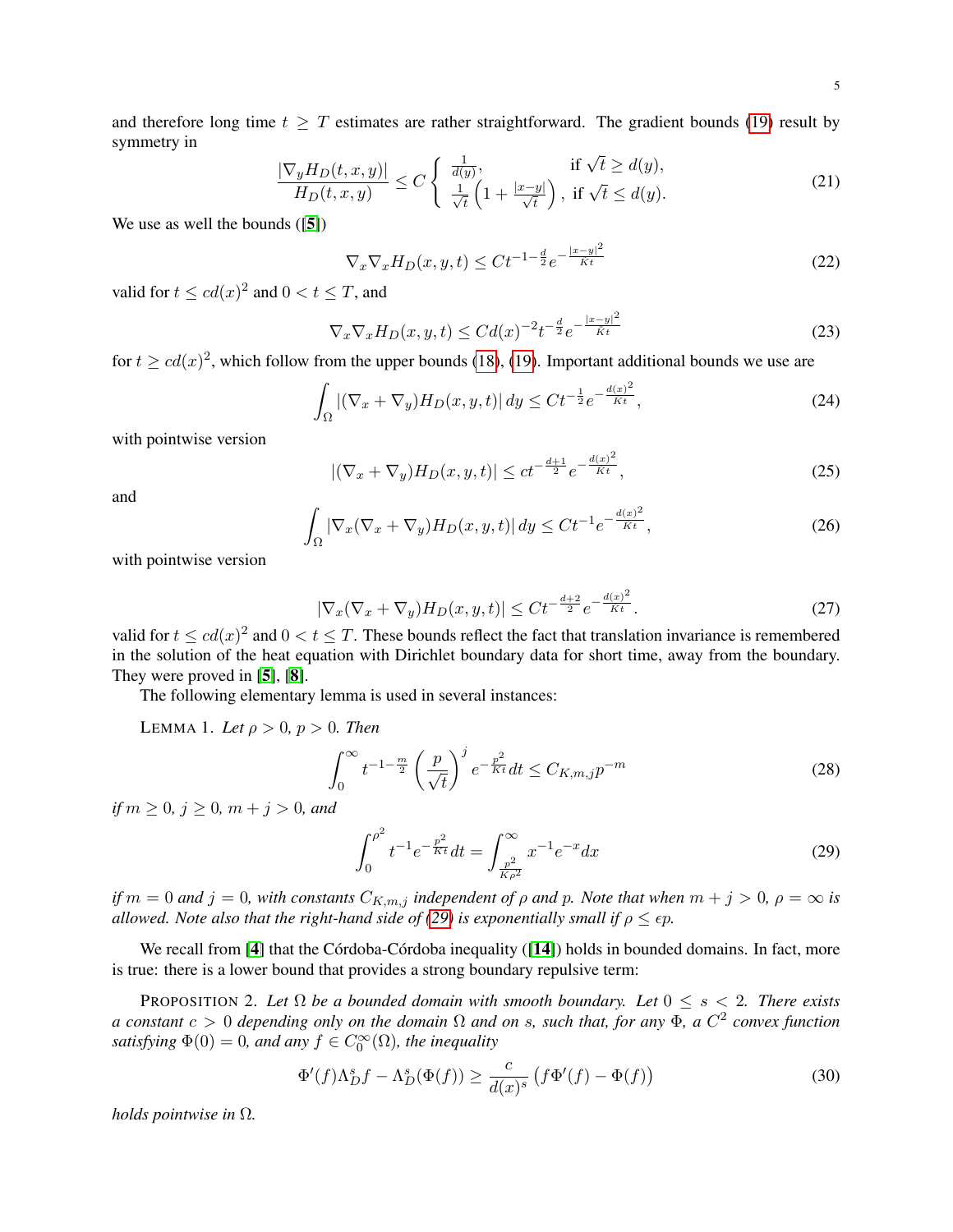We specialize from now on to  $s = 1$ . We use in particular the result above in the form ([[4](#page-19-7)])

<span id="page-5-6"></span>
$$
D(f)(x) = \left(f\Lambda_D f - \frac{1}{2}\Lambda_D(f^2)\right)(x) \ge \gamma_1 \frac{f^2(x)}{d(x)}
$$
(31)

<span id="page-5-0"></span>with  $\gamma_1 > 0$  depending only on  $\Omega$ .

## 3. Weighted estimates

Let  $w(x)$  be a function which is positive in  $\Omega$  and belongs to  $\mathcal{D}(\Lambda_D)$ , for instance  $w(x) = w_1(x)$ .

LEMMA 2. Let  $\Phi$  *be a convex function of one variable with*  $\Phi(0) = 0$ . Let *b be a continuous function in the open set*  $\Omega$ *, with*  $wb \in \mathcal{D}(\Lambda_D)$ *. Then* 

<span id="page-5-1"></span>
$$
\Phi'(b(x))\Lambda_D(wb)(x) - \Lambda_D(w\Phi(b))(x) = (\Lambda_D w)(x)\left(b(x)\Phi'(b(x)) - \Phi(b(x)) + D_{\Phi}(x)\right) \tag{32}
$$

*with*

<span id="page-5-2"></span>
$$
D_{\Phi}(x) = c \int_0^{\infty} t^{-\frac{3}{2}} \int_{\Omega} w(y) H_D(x, y, t) \left[ \Phi(b(y)) - \Phi(b(x)) - \Phi'(b(x)) (b(y) - b(x)) \right] dy dt \tag{33}
$$

**Proof.** Let  $\phi(x) = \Phi(b(x))$  and  $\tilde{\phi}(x) = \Phi'(b(x))$ . We have

$$
(\widetilde{\phi}\Lambda_D(wb) - \Lambda_D(w\phi))(x) = c \int_0^\infty t^{-\frac{3}{2}} \left[ \widetilde{\phi}(x)w(x)b(x) - \int_\Omega \widetilde{\phi}(x)w(y)H_D(x, y, t)b(y)dy \right] dt
$$
  
\n
$$
-c \int_0^\infty t^{-\frac{3}{2}} \left[ w(x)\phi(x) - \int_\Omega w(y)H_D(x, y, t)\phi(y)dy \right] dt
$$
  
\n
$$
= (b(x)\widetilde{\phi}(x) - \phi(x))c \int_0^\infty t^{-\frac{3}{2}} \left[ w(x) - \int_\Omega w(y)H_D(x, y, t)dy \right] dt + D_{\Phi}(x)
$$
  
\n
$$
= (b(x)\widetilde{\phi}(x) - \phi(x))\Lambda_D(w)(x) + D_{\Phi}(x)
$$

REMARK 1. We note that  $D_{\Phi} \geq 0$  for convex functions  $\Phi$  because the integrand is nonnegative, in view *of*  $H_D \geq 0$ . Convexity of  $\Phi$  is not needed for the statement of the lemma, but the lemma is used only when D<sub>Φ</sub> is nonnegative.

Let us consider now an evolution equation

<span id="page-5-5"></span>
$$
\partial_t \theta + v \cdot \nabla \theta + \Lambda_D \theta = 0 \tag{34}
$$

with  $v = v(x, t)$  a divergence-free vector field tangent to the boundary of  $\Omega$ . Let us consider a smooth enough weight  $w(x, t) > 0$  which vanishes at the boundary of  $\Omega$  and compute the evolution of  $\Phi(b(x, t))$ where  $\Phi$  is a nonnegative convex function of one variable, with  $\Phi(0) = 0$ , and where

<span id="page-5-4"></span>
$$
b(x,t) = \frac{\theta(x,t)}{w(x,t)}.\tag{35}
$$

In view of [\(32\)](#page-5-1), we obtain the remarkable equation

$$
(\partial_t + v \cdot \nabla + \Lambda_D)(w\Phi(b)) + ((\partial_t + v \cdot \nabla + \Lambda_D)w)(b\Phi'(b) - \Phi(b)) + D_{\Phi} = 0,
$$
 (36)

where  $D_{\Phi}$  is defined above in [\(33\)](#page-5-2). Denoting

$$
L_v = \partial_t + v \cdot \nabla + \Lambda_D \tag{37}
$$

we have thus

<span id="page-5-3"></span>
$$
L_v(w\Phi(b)) + (L_v(w))(b\Phi'(b) - \Phi(b)) + D_{\Phi} = 0
$$
\n(38)

for  $w > 0$  and  $\Phi$  convex with  $\Phi(0) = 0$ . There are several important consequences of this identity. In view of the fact that

$$
\int_{\Omega} \Lambda_D(w\Phi(b))dx = \int_{\Omega} w\Phi(b)\Lambda_D(1)dx,\tag{39}
$$

where  $\Lambda_D(1)$  is defined by duality and  $w\Phi(b) \in \mathcal{D}(\Lambda_D)$ , and the lower bound ([[5](#page-19-5)])

$$
\Lambda_D(1)(x) \ge c_0 \frac{1}{w_1(x)},\tag{40}
$$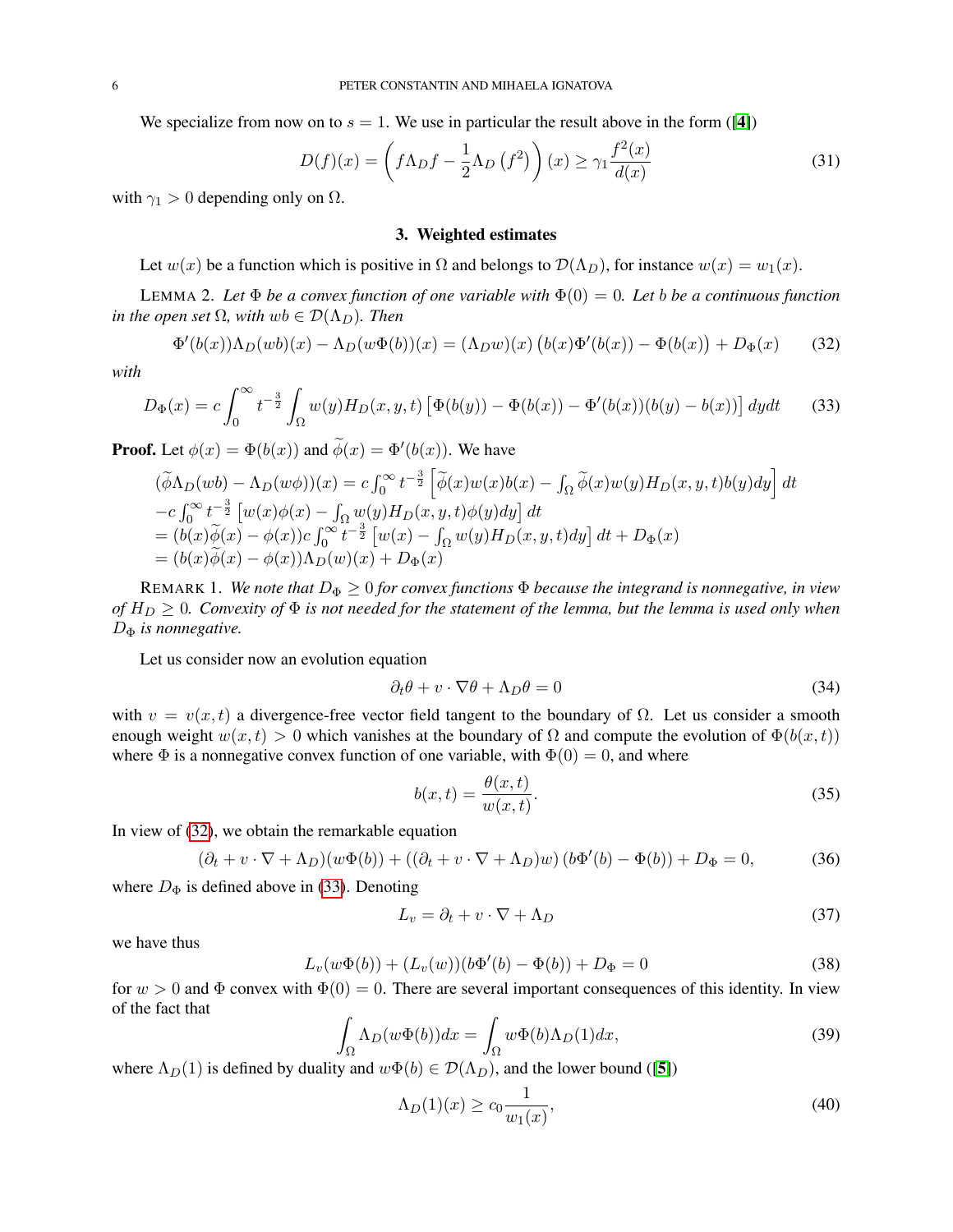we have that

$$
\int_{\Omega} \Lambda_D(w\Phi(b))dx \ge c_0 \int_{\Omega} \left(\frac{w(x)}{w_1(x)}\right) \Phi(b(x))dx.
$$
\n(41)

Therefore, from [\(38\)](#page-5-3) we obtain

<span id="page-6-5"></span>
$$
\frac{d}{dt} \int_{\Omega} w \Phi(b) dx + c_0 \int_{\Omega} \left( \frac{w(x)}{w_1(x)} \right) \Phi(b(x)) dx + \int_{\Omega} (L_v(w)) (b \Phi'(b) - \Phi(b)) dx + \int_{\Omega} D_{\Phi}(x, t) dx \le 0. \tag{42}
$$

Let us take now  $\Phi$  to be (a smooth convex approximation of) the function

$$
\Phi_B(b) = (b - B)_+\tag{43}
$$

where  $B$  is a large fixed number. Notice that in this case

$$
b\Phi'_B(b) - \Phi_B(b) = BH(b - B),\tag{44}
$$

where  $H(x)$  is the Heaviside function. Because  $b\Phi'_{B}(b) - \Phi_{B}(b) \ge 0$ , if  $L_v(w) \ge 0$ , then

$$
\frac{d}{dt} \int_{\Omega} w(x,t) \Phi_B(b(x,t)) dx \le 0.
$$
\n(45)

It follows that, If  $\Phi_B(b(x, 0)) = 0$ , then  $\Phi_B(b(x, t)) = 0$  for  $t \ge 0$ . Applying this reasoning to the functions *b* defined above in [\(35\)](#page-5-4) as well as to  $b_- = \frac{-\theta}{w_1}$  $\frac{-\theta}{w_1}$ , we obtain

<span id="page-6-0"></span>
$$
|\theta(x,t)| \le Bw(x,t). \tag{46}
$$

REMARK 2. *This shows that if*  $L_v(w) \geq 0$  *and*  $|\theta_0(x)| \leq Bw(x, 0)$ *, then* [\(46\)](#page-6-0) *holds.* 

<span id="page-6-4"></span>THEOREM 2. *Let* θ *solve [\(34\)](#page-5-5) where* v *is a continuous, divergence-free field, tangent to the boundary. Assume that there exists a constant*  $\gamma(t)$  *such that* 

<span id="page-6-1"></span>
$$
v \cdot \nabla w_1 + \gamma(t)w_1 \ge 0 \tag{47}
$$

*holds for*  $x \in \Omega$  *and*  $t \geq 0$ *. Assume that the initial data*  $\theta_0$  *obeys* 

$$
|\theta_0(x)| \le Bw_1(x) \tag{48}
$$

*for all*  $x \in \Omega$ *. Then* 

<span id="page-6-6"></span>
$$
|\theta(x,t)| \le Bw_1(x)e^{-t\sqrt{\lambda_1} + \int_0^t \gamma(s)ds}
$$
\n(49)

*holds for all*  $x \in \Omega$  *and all*  $t \geq 0$ *.* 

Proof. Consider

$$
w(x,t) = e^{-t\sqrt{\lambda_1} + \int_0^t \gamma(s)ds} w_1.
$$
\n(50)

Note that the assumption [\(47\)](#page-6-1) implies that

$$
L_v(w(x,t)) \ge 0\tag{51}
$$

Then we use  $(46)$  and conclude the proof.

If  $v$  is bounded and if its normal component vanishes of first order at the boundary then the condition [\(47\)](#page-6-1) is satisfied.

<span id="page-6-3"></span>PROPOSITION 3. *Condition [\(47\)](#page-6-1) is satisfied if* v *is bounded,*

$$
||v(t)||_{L^{\infty}} \le V(t),\tag{52}
$$

*and has a normal component which vanishes to first order near the boundary of* Ω*,*

<span id="page-6-2"></span>
$$
|v(x,t) \cdot N(x)| \le V(t)d(x),\tag{53}
$$

*where*  $N(x)$  *is a continuous unit vector defined near the boundary*  $\partial\Omega$  *and extending the normal at*  $\partial\Omega$ *.*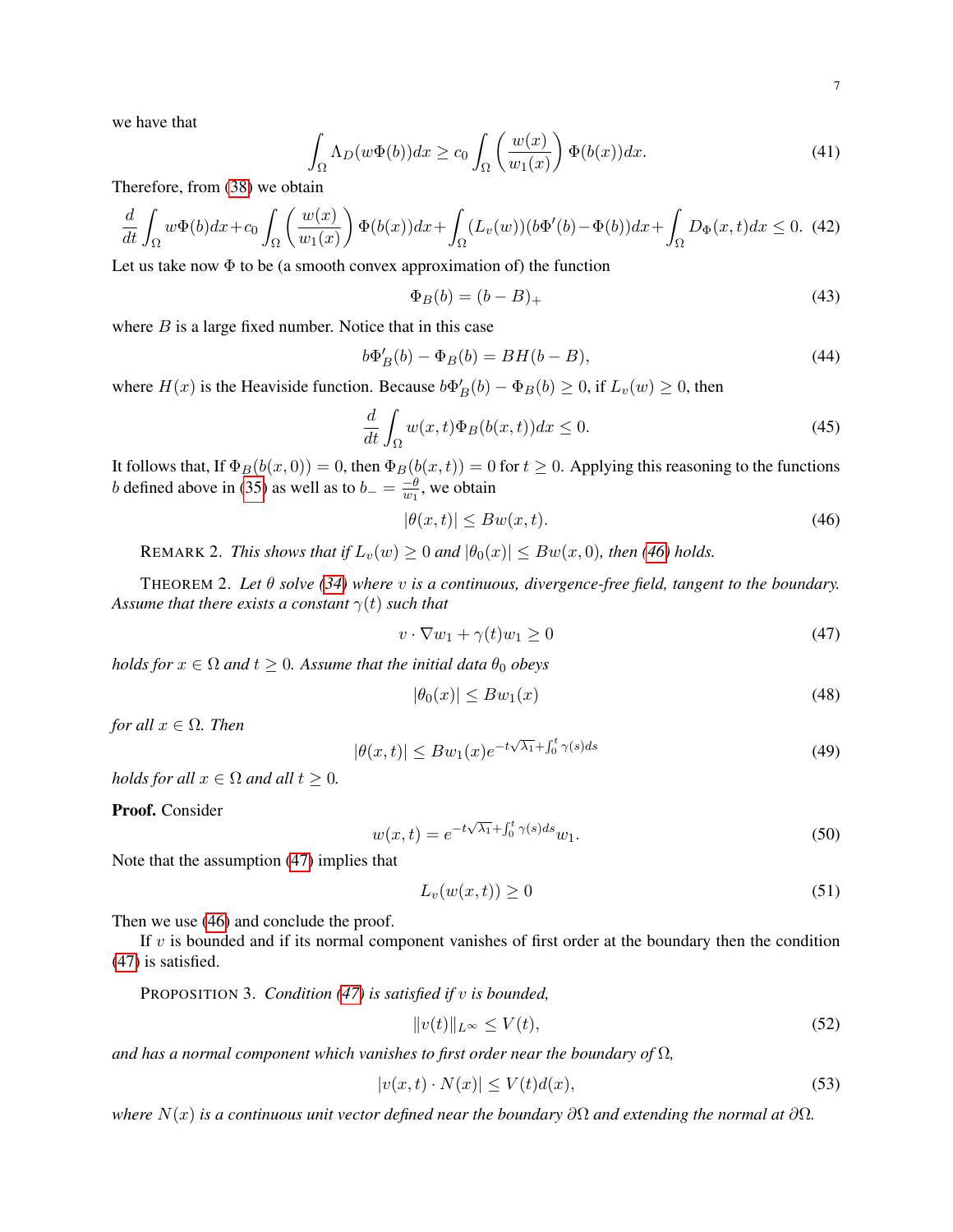Indeed, for any smooth vector field  $T(x)$  defined near the boundary and tangent to the boundary, we have by the smoothness of  $w_1$  and its equivalence to the distance to the boundary,

$$
T(x) \cdot \nabla w_1(x) \leq C w_1(x) \tag{54}
$$

near the boundary  $\Omega$ . This inequality is true because  $T \cdot \nabla w_1$  is continuously differentiable with bounded derivatives in  $\overline{\Omega}$  (hence Lipschitz continuous) and vanishes at the boundary, so it is bounded by a multiple of  $d(x)$ , and hence by a multiple of  $w_1(x)$ . Then we decompose  $v = (v \cdot T)T + (v \cdot N)N = v_T + v_N$  with T smooth near the boundary and tangent to the boundary, and use the fact that

$$
|v_N(x)| \le C w_1(x),\tag{55}
$$

near the boundary, which follows by the assumption [\(53\)](#page-6-2). The fact that  $|v \cdot \nabla w_1| \leq C w_1$  away from the boundary follows from the boundedness of  $v$ . This concludes the proof of Proposition [3.](#page-6-3)

REMARK 3. *Theorem [2](#page-6-4) can be proved also using*

<span id="page-7-3"></span>
$$
\Phi(b) = b^{2m}.\tag{56}
$$

*We note that in this case*

<span id="page-7-5"></span>
$$
b\Phi'(b) - \Phi(b) = (2m - 1)\Phi(b).
$$
\n(57)

*We take*  $w = w_1$  *and use the fact that* 

$$
L_v(w_1) = v \cdot \nabla w_1 + \sqrt{\lambda_1} w_1,\tag{58}
$$

*and returning to [\(42\)](#page-6-5) we obtain*

$$
\frac{d}{dt} \int_{\Omega} w_1(x) \Phi(b(x,t)) dx \le (2m-1)(\gamma(t) - \sqrt{\lambda_1}) \int_{\Omega} w_1(x) \Phi(b(x,t)) dx \tag{59}
$$

*where*

<span id="page-7-1"></span>
$$
\gamma(t) = \sup_{x \in \Omega} \left( -\frac{v(x, t) \cdot \nabla w_1(x)}{w_1(x)} \right) \tag{60}
$$

*Integrating in time, taking*  $2m$  *roots and then the limit*  $m \rightarrow \infty$ *, we arrive at* 

<span id="page-7-0"></span>
$$
||b(t)||_{L^{\infty}} \le ||b_0||_{L^{\infty}} e^{-t\sqrt{\lambda_1} + \int_0^t \gamma(s)ds}.
$$
\n(61)

*Note that if [\(47\)](#page-6-1) holds then [\(61\)](#page-7-0) is precisely [\(49\)](#page-6-6).*

We consider now the case of fixed  $m$ .

<span id="page-7-8"></span>PROPOSITION 4. Let  $m \geq 1$  be an integer, let v be a bounded divergence-free function which can be *decomposed*

<span id="page-7-7"></span>
$$
v = v_r + v_s \tag{62}
$$

with  $v_r(x, t)$  *obeying*  $\gamma_r \in L^1[0, T]$ *, where*  $\gamma_r(t)$  *is defined as in [\(60\)](#page-7-1) by* 

<span id="page-7-4"></span>
$$
\sup_{x \in \Omega} \left( -\frac{v_r(x, t) \cdot \nabla w_1(x)}{w_1(x)} \right) = \gamma_r(t) \tag{63}
$$

*and with*

<span id="page-7-2"></span>
$$
||v_s(t)||_{L^{\infty}} \le \frac{c_0}{(2m-1)||\nabla w_1||_{L^{\infty}}} \tag{64}
$$

*where*  $c_0$  *is the constant from* [\(42\)](#page-6-5)*. Then* 

<span id="page-7-6"></span>
$$
\int_{\Omega} w_1(x) \left(\frac{\theta(x,t)}{w_1(x)}\right)^{2m} dx \le e^{(2m-1)\left(-t\sqrt{\lambda_1} + \int_0^t \gamma_r(s)ds\right)} \int_{\Omega} w_1(x) \left(\frac{\theta_0(x)}{w_1(x)}\right)^{2m} dx \tag{65}
$$

*holds for*  $t \in [0, T]$ *.* 

REMARK 4. *Note that the right hand side of [\(64\)](#page-7-2) depends only on*  $\Omega$  *and* m.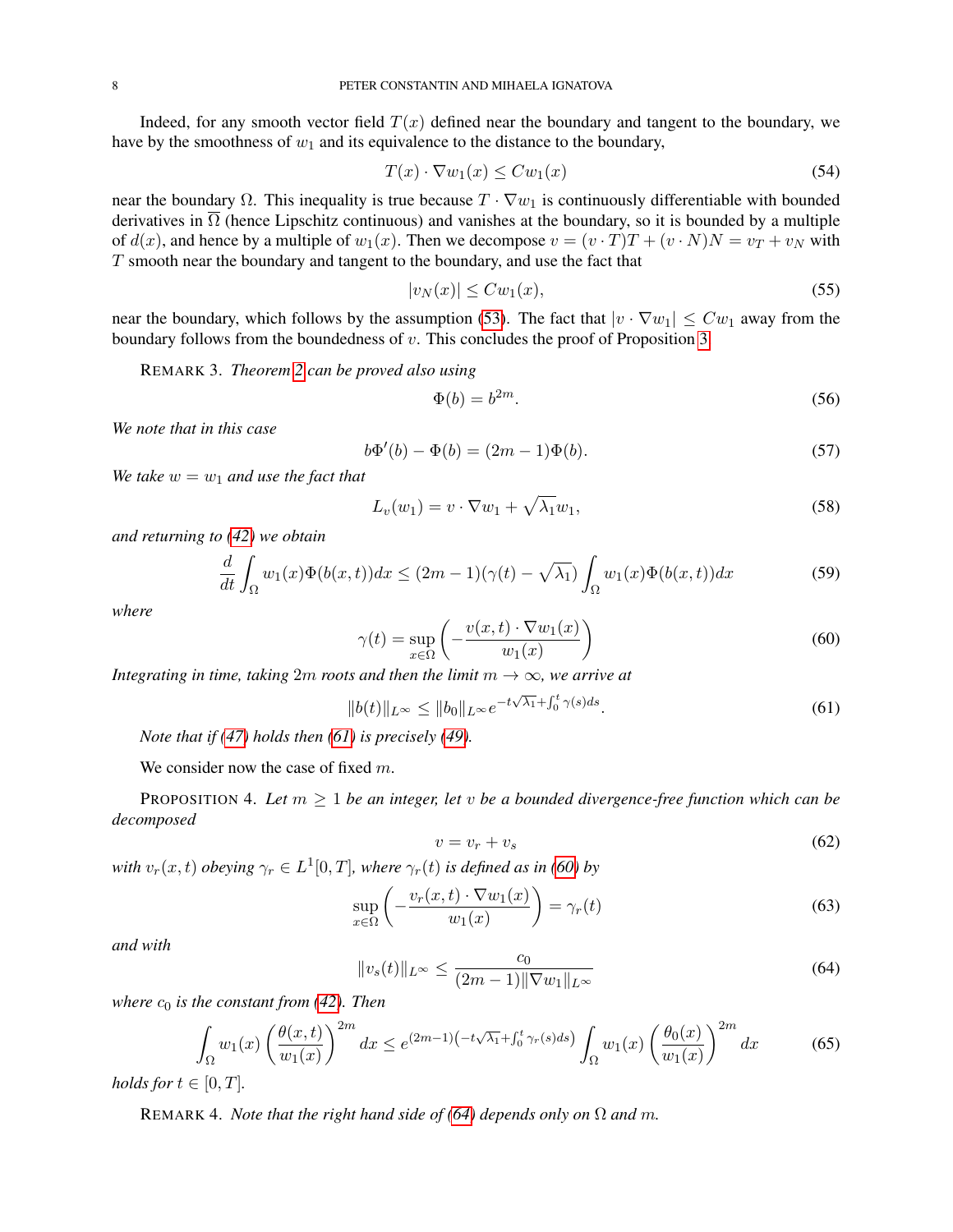**Proof.** The proof follows along the same lines as above. We take  $\Phi$  as in [\(56\)](#page-7-3),  $w = w_1$ , and using the decomposition we have that

$$
L_v(w_1) = v_s \cdot \nabla w_1 + \left(\sqrt{\lambda_1} + \left(\frac{v_r \cdot \nabla w_1}{w_1}\right)\right) w_1.
$$
 (66)

Consequently, from [\(63\)](#page-7-4) and [\(64\)](#page-7-2) we have

$$
(2m-1)L_v(w_1) \ge -c_0 + (2m-1)(\sqrt{\lambda_1} - \gamma_r(t))w_1(x). \tag{67}
$$

We use this inequality and  $(57)$  in  $(38)$ , integrate in time, and deduce  $(65)$ .

We record here a lemma relating weighted and unweighted norms of b:

<span id="page-8-4"></span>LEMMA 3. Let  $m > p \ge 1$ . Then, there exists a constant  $C_{m,p}$  depending only on  $\Omega$ ,  $m$  and  $p$  such that

$$
||b||_{L^{p}(\Omega)} \leq C_{m,p} \left( \int_{\Omega} w_1(x) b^{2m}(x) dx \right)^{\frac{1}{2m}} \tag{68}
$$

*holds for any b. Conversely, let*  $p \geq 2m - 1 \geq 1$  *and let*  $b_1 = \frac{\theta}{w}$  $\frac{\theta}{w_1}$ . Then

$$
\left(\int_{\Omega} w_1(x)b_1^{2m}(x)dx\right)^{\frac{1}{2m}} \le \|\theta\|_{L^{\infty}(\Omega)}^{\frac{1}{2m}} \|b_1\|_{L^p(\Omega)}^{\frac{2m-1}{m}} |\Omega|^{\frac{p+1-2m}{2mp}} \tag{69}
$$

**Proof.** The first inequality uses just the Hölder inequality for the functions  $w_1(x) \frac{p}{2m} |b(x)|^p$  and  $w_1(x)^{-\frac{p}{2m}}$ , with exponents  $\frac{2m}{p}$ ,  $\frac{2m}{2m-p}$ , and

$$
A_{m,p} = \int_{\Omega} w_1(x)^{-\frac{p}{2m-p}} dx < \infty \tag{70}
$$

which holds because  $\frac{p}{2m-p} < 1$ . Then  $C_{m,p} = A_{m,p}^{\frac{2m-p}{2mp}}$ . The second inequality is straighforward.

# 4. Bounds for Riesz transforms

<span id="page-8-1"></span>We consider  $u$  given in  $(2)$ ,

$$
u = \nabla^{\perp} \Lambda_D^{-1} \theta.
$$

where we recall that  $\nabla^{\perp} = J\nabla$  with J an invertible antisymmetric matrix. We are interested in estimates of u in terms of  $\theta$ .

<span id="page-8-0"></span>PROPOSITION 5. *Let* u *be given by [\(2\)](#page-0-2) and let* θ *be bounded and interior Lipschitz, i.e., obeying*

<span id="page-8-3"></span>
$$
d(y)|\nabla\theta(y)| \le M. \tag{71}
$$

*Then, there exist constants* C *depending only on the domain* Ω *such that*

<span id="page-8-2"></span>
$$
|u(x)| \le CM + C \|\theta\|_{L^{\infty}} \left(1 + \log\left(\frac{C}{d(x)}\right)\right). \tag{72}
$$

*As a consequence, there exist constants*  $\gamma > 0$  *and* C, depending only on the domain  $\Omega$ , M and  $\|\theta\|_{L^{\infty}}$  such *that*

$$
\int_{\Omega} e^{\gamma |u(x)|} dx \le C. \tag{73}
$$

REMARK 5. *The bound [\(72\)](#page-8-2) does not use any information about vanishing of* θ *at the boundary, but it uses [\(71\)](#page-8-3)* which follows in our case from a priori bounds [\(6\)](#page-1-0). The bound is in particular true for  $\theta = 1$ , *where we know that the Riesz transform is in general only BMO and is not bounded all the way to the boundary.*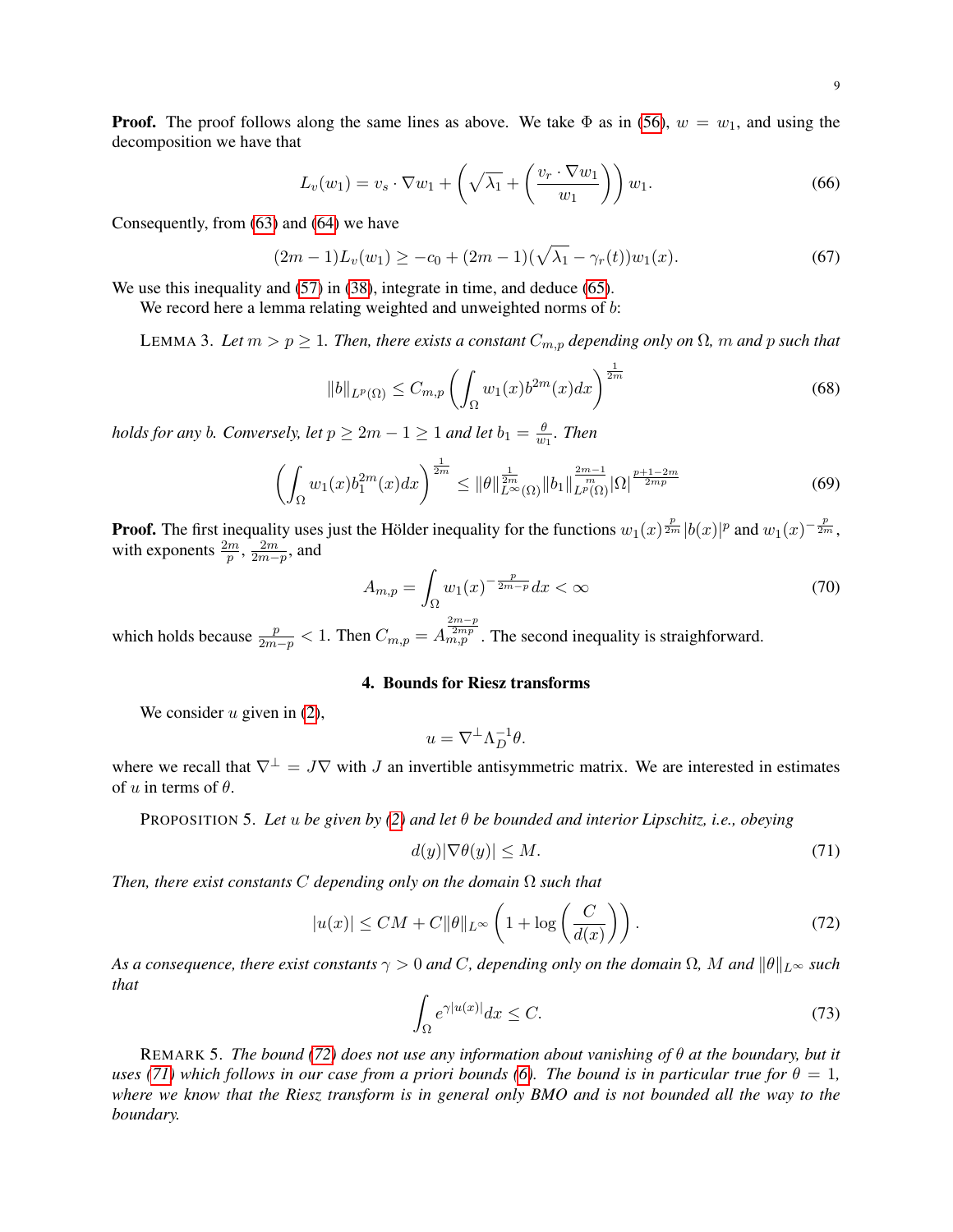Proof. In view of the representation

$$
\Lambda_D^{-1} = c \int_0^\infty t^{-\frac{1}{2}} e^{t\Delta} dt \tag{74}
$$

we have that

$$
u(x) = c \int_0^\infty t^{-\frac{1}{2}} dt \int_\Omega \nabla_x^\perp H_D(x, y, t) \theta(y) dy.
$$
 (75)

We split

$$
u = u^{in} + u^{out} \tag{76}
$$

with

<span id="page-9-3"></span>
$$
u^{in}(x) = c \int_0^{\rho^2} t^{-\frac{1}{2}} dt \int_{\Omega} \nabla_x^{\perp} H_D(x, y, t) \theta(y) dy \tag{77}
$$

with  $\rho = \rho(x)$  a length scale smaller than the distance from x to the boundary of  $\Omega$ :

$$
\rho \le \epsilon d(x). \tag{78}
$$

We split further

$$
u^{in}(x) = \int_0^{\rho^2} t^{-\frac{1}{2}} \int_{\Omega} (\nabla_x^{\perp} + \nabla_y^{\perp}) H_D(x, y, t) \theta(y) dy dt + v(x)
$$
  
=  $u_1^{in}(x) + v(x)$  (79)

and then

$$
u_1^{in}(x) = \int_0^{\rho^2} t^{-\frac{1}{2}} \int_{\Omega} (\nabla_x^{\perp} + \nabla_y^{\perp}) H_D(x, y, t) (\phi(y) + (1 - \phi(y))) \theta(y) dy dt
$$
  
=  $v_1 + v_2$  (80)

where  $\phi$  is a standard cutoff compactly supported in a ball of radius  $\ell = \frac{\eta d(x)}{4}$  $\frac{d(x)}{4}$  around x and identically one in the ball of radius  $\frac{\ell}{4}$ . Above  $\epsilon > 0$  and  $\eta > 0$  are small numbers at our disposal.

We use [\(25\)](#page-4-1) to bound

$$
t^{-\frac{1}{2}} \left| (\nabla_x^{\perp} + \nabla_y^{\perp}) H_D(x, y, t) \right| \le C (d(x))^{-(d+2)}
$$

and thus

<span id="page-9-0"></span>
$$
|v_1(x)| = \left| \int_0^{\rho^2} t^{-\frac{1}{2}} dt \int_{\Omega} (\nabla_x^{\perp} + \nabla_y^{\perp}) H_D(x, y, t) \phi(y) \theta(y) dy \right| \le C \epsilon^2 \eta^d \|\theta\|_{L^{\infty}}.
$$
 (81)

Here we estimate the volume of the support of  $\phi$  by  $C\eta^d d(x)^d$ . For  $v_2$  we use the bounds [\(19\)](#page-3-0) and [\(21\)](#page-4-2) and the fact that  $|x - y| \ge \eta d(x)/8$  on the support of  $1 - \phi$  to obtain

<span id="page-9-1"></span>
$$
|v_2(x)| \le C \frac{\epsilon^2}{\eta^2} ||\theta||_{L^\infty}.\tag{82}
$$

Here we used the fact that  $t^{-\frac{d+2}{2}}e^{-\frac{|x-y|^2}{Kt}} \leq C|x-y|^{-(d+2)}$ , and

$$
\rho^2 \int_{|x-y| \ge \eta d(x)/8} |x-y|^{-(d+2)} dy \le C \frac{\epsilon^2}{\eta^2}.
$$

Now we write

$$
v(x) = -c \int_0^{\rho^2} t^{-\frac{1}{2}} dt \int_{\Omega} \nabla_y^{\perp} H_D(x, y, t) (\phi(y) + 1 - \phi(y)) \theta(y) dy = v_3 + v_4
$$
 (83)

We observe that  $v_4$  is estimated exactly like  $v_2$ ,

<span id="page-9-2"></span>
$$
|v_4(x)| \le C \frac{\epsilon^2}{\eta^2} \|\theta\|_{L^\infty} \tag{84}
$$

In  $v_3$  we integrate by parts

$$
v_3(x) = c \int_0^{\rho^2} t^{-\frac{1}{2}} dt \int_{\Omega} H_D(x, y, t) \nabla^{\perp} (\phi(y)\theta(y)) dy.
$$
 (85)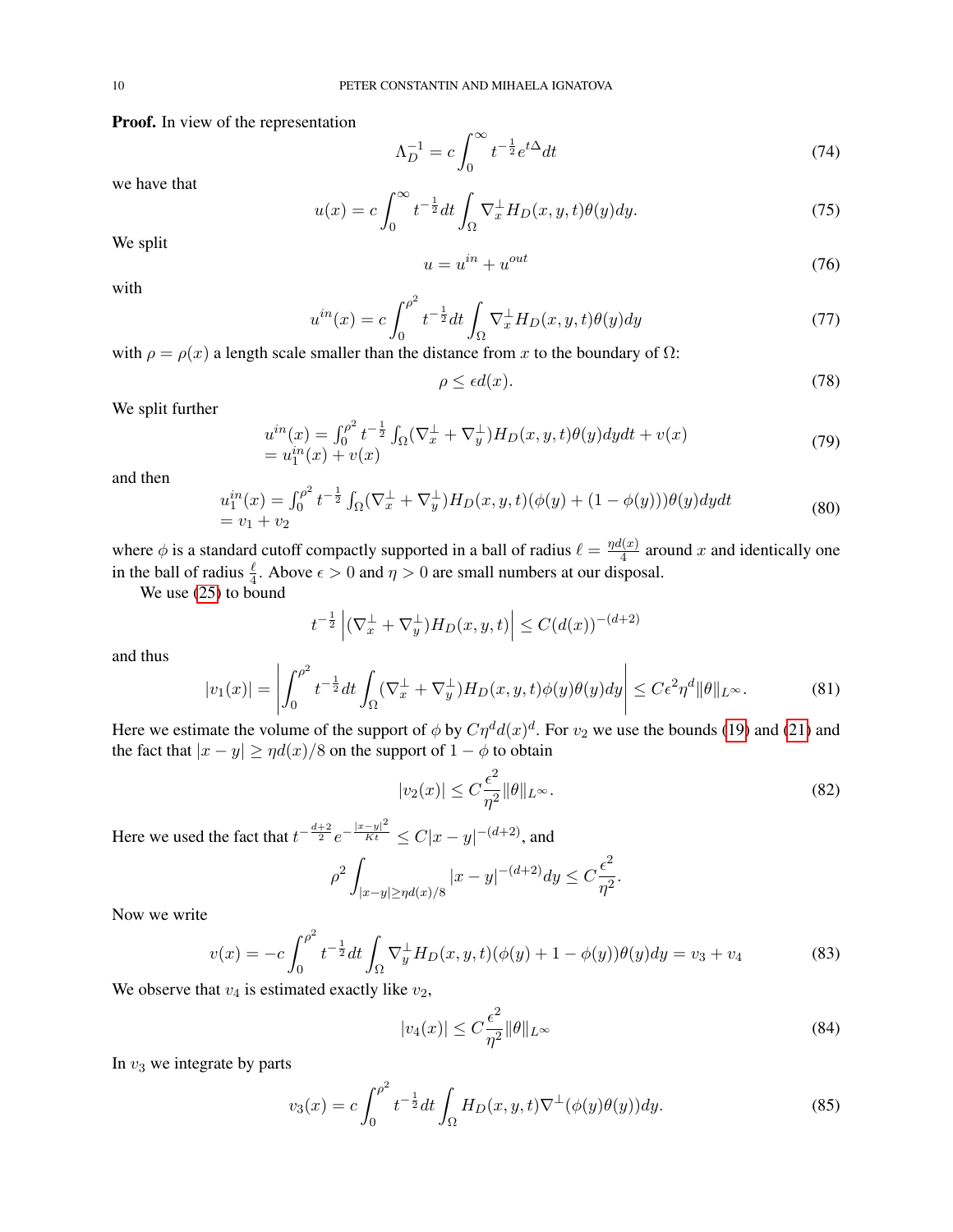We use here  $|\nabla \phi| \le C(\eta d(x))^{-1}$ , and [\(71\)](#page-8-3). Because on the support of  $\phi$  we have  $d(x) \le 2d(y)$ , we deduce that

<span id="page-10-1"></span>
$$
|v_3(x)| \le C \frac{M + \eta^{-1} \|\theta\|_{L^\infty}}{d(x)} \int_0^{\rho^2(x)} t^{-\frac{1}{2}} dt \le C\epsilon (M + \eta^{-1} \|\theta\|_{L^\infty}),
$$
\n(86)

and consequently, from  $(81)$ ,  $(82)$ ,  $(84)$  and  $(86)$  that

<span id="page-10-2"></span>
$$
|u^{in}(x)| \le C\left(\epsilon M + \left(\frac{\epsilon^2}{\eta^2} + \epsilon^2 \eta^d + \frac{\epsilon}{\eta}\right) ||\theta||_{L^\infty}\right) \tag{87}
$$

We write  $u^{out}$  as

$$
u^{out}(x) = u_T(x) + u^T(x)
$$
\n(88)

where

$$
u_T(x) = \int_T^{\infty} t^{-\frac{1}{2}} \int_{\Omega} \nabla_x^{\perp} H_D(x, y, t) \theta(y) dy
$$
\n(89)

and

<span id="page-10-7"></span>
$$
u^T(x) = \int_{\rho^2(x)}^T t^{-\frac{1}{2}} \int_{\Omega} \nabla_x^{\perp} H_D(x, y, t) \theta(y) dy.
$$
 (90)

Because [\(20\)](#page-3-2)  $u_T$  is smooth, and in particular

<span id="page-10-3"></span>
$$
||u_T||_{L^{\infty}} \le C ||\theta||_{L^{\infty}}
$$
\n(91)

We take  $\epsilon = \eta = 1$ . From [\(87\)](#page-10-2) and [\(91\)](#page-10-3) we have

<span id="page-10-4"></span>
$$
|u^{in}(x)| + |u_T(x)| \le C(||\theta||_{L^{\infty}} + M). \tag{92}
$$

On the other hand, from [\(11\)](#page-2-1) and [\(18\)](#page-3-1) we bound

<span id="page-10-5"></span>
$$
\frac{1}{d(x)}H_D(x,y,t) \le C \frac{1}{|x-y|} t^{-\frac{d}{2}} e^{\frac{|x-y|^2}{Kt}} \tag{93}
$$

and using [\(19\)](#page-3-0) we obtain

$$
|u^T(x)| \le c \int_{\rho^2}^T t^{-\frac{1}{2}} dt \int_{\Omega} t^{-\frac{d}{2}} e^{-\frac{|x-y|^2}{Kt}} \frac{1}{|x-y|} |\theta(y)| dy
$$
  
\n
$$
\le C \|\theta\|_{L^\infty} \left( \int_{\mathbb{R}^2} |y|^{-1} e^{-|y|^2} dy \right) \int_{\rho^2}^T t^{-1} dt
$$
  
\n
$$
= C \log \left( \frac{T}{\rho^2(x)} \right) \|\theta\|_{L^\infty}.
$$
\n(94)

For this result we used  $\epsilon = \eta = 1$ , but  $\epsilon$  may be used to show that the dependence on M is logarithmic for large M. This concludes the proof of Proposition [5.](#page-8-0)

The next proposition uses information about vanishing of  $\theta$  at the boundary.

<span id="page-10-0"></span>PROPOSITION 6. *Let* θ *be bounded and interior Lipschitz, i.e., obeying [\(71\)](#page-8-3). Let*

$$
b_1(x) = \frac{\theta(x)}{w_1(x)}.\tag{95}
$$

*Let* u be given by [\(2\)](#page-0-2). For any  $p > d$ , there exist constants C depending only on the domain  $\Omega$  and  $p$  such *that*

<span id="page-10-6"></span>
$$
||u||_{L^{\infty}} \le CM + C||\theta||_{L^{\infty}} \left(1 + \log ||b_1||_{L^p(\Omega)}\right).
$$
\n(96)

**Proof.** We proceed like in the proof of Proposition [5,](#page-8-0) and in particular we use the bound [\(92\)](#page-10-4). We bound  $u<sup>T</sup>$ differently. We take a small number  $\delta$  and we split

$$
u^T = u_1 + u_2 \tag{97}
$$

where

$$
u_1(x) = \int_{\rho^2}^T t^{-\frac{1}{2}} \int_{\Omega \cap |x-y| \le \delta} \nabla_x^{\perp} H_D(x, y, t) \theta(y) dy \tag{98}
$$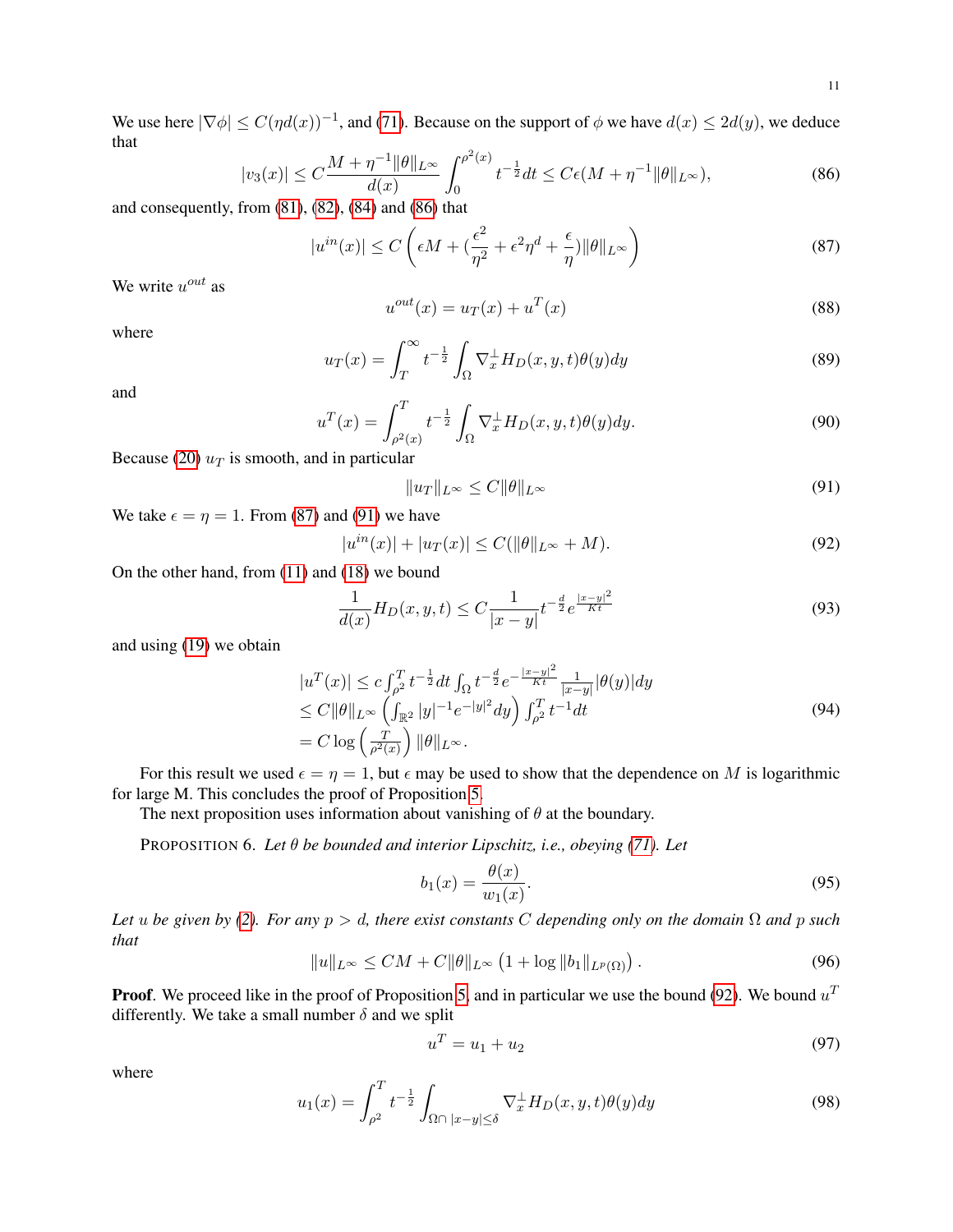and

$$
u_2(x) = \int_{\rho^2}^T t^{-\frac{1}{2}} \int_{\Omega \cap |x-y| \ge \delta} \nabla_x^{\perp} H_D(x, y, t) \theta(y) dy \tag{99}
$$

For  $u_2$  we have, using [\(19\)](#page-3-0), the bound [\(93\)](#page-10-5) and Lemma [1](#page-4-3) with  $j = 0$  and  $m = d - 1$ ,

$$
|u_2(x)| \le C \|\theta\|_{L^\infty} \int_{\Omega \cap |x-y| \ge \delta} |x-y|^{-d} e^{-\frac{|x-y|^2}{2KT}} dy \le C \|\theta\|_{L^\infty} e^{-\frac{\delta^2}{2KT}} \log\left(\frac{C}{\delta}\right). \tag{100}
$$

In order to estimate  $u_1$  we write

$$
\theta(y) = b_1(y)w_1(y) \tag{101}
$$

and use

<span id="page-11-2"></span>
$$
w_1(y) \le C d(y) \le C(d(x) + |x - y|)
$$
\n(102)

and [\(93\)](#page-10-5) to estimate

$$
|u_1(x)| \le C \int_{\rho^2}^T t^{-\frac{1}{2}} \int_{\Omega \cap |x-y| \le \delta} |b_1(y)| \left(1 + \frac{d(x)}{|x-y|}\right) t^{-\frac{d}{2}} e^{-\frac{|x-y|^2}{Kt}} dy
$$
  
\n
$$
\le C \int_{\Omega \cap |x-y| \le \delta} |b_1(y)| |x-y|^{-(d-1)} dy + C_{\frac{1}{\epsilon}}^T \int_{\rho^2}^T t^{-\frac{d}{2}} e^{-\frac{|x-y|^2}{Kt}} dt \int_{\Omega \cap |x-y| \le \delta} |b_1(y)| |x-y|^{-1} dy
$$
  
\n
$$
\le C \left(1 + \frac{1}{\epsilon}\right) \int_{\Omega \cap |x-y| \le \delta} |b_1(y)| |x-y|^{-(d-1)} dy
$$
\n(103)

where we used Lemma [1](#page-4-3) with  $j = 0$  and  $m = d - 1$  in the first term of the second inequality and  $d(x) \le$  $\epsilon^{-1}\sqrt{t}$  and Lemma [1](#page-4-3) with  $j=0$  and  $m=d-2$  in the second term. If  $d=2$  we treat the second term of the second inequality directly, ignoring the exponential and integrating

$$
d(x)\int_{\rho^2}^T t^{-\frac{3}{2}}dt \le \frac{2}{\epsilon}.
$$

From the bounds above we obtain

<span id="page-11-0"></span>
$$
|u^T(x)| \le C \|\theta\|_{L^\infty} e^{-\frac{\delta^2}{2KT}} \log\left(\frac{C}{\delta}\right) + C \left(1 + \frac{1}{\epsilon}\right) \int_{\Omega \cap |x-y| \le \delta} |b_1(y)| |x-y|^{-(d-1)} dy. \tag{104}
$$

We take now  $\eta = \epsilon = 1$ . Putting together the estimates [\(92\)](#page-10-4) and [\(104\)](#page-11-0) we obtain

$$
|u(x)| \le C(M + \|\theta\|_{L^{\infty}}) + C\|\theta\|_{L^{\infty}} \log\left(\frac{C}{\delta}\right) + C \int_{\Omega \cap |x-y| \le \delta} |b_1(y)| |x-y|^{-(d-1)} dy. \tag{105}
$$

The estimate [\(96\)](#page-10-6) follows by appropriately choosing  $\delta$  small enough. This ends the proof of Proposition [6.](#page-10-0) Clearly, the condition  $b_1 \in L^p(\Omega)$ ,  $p > d$  can be relaxed to

$$
\lim_{\delta \to 0} \int_{\Omega \cap |x-y| \le \delta} |b_1(y)| |x-y|^{-(d-1)} dy = 0.
$$
\n(106)

We show now a decomposition of the type  $(62)$ .

<span id="page-11-1"></span>PROPOSITION 7. If  $p > d$  and if  $b_1 = \frac{\theta}{w}$  $\frac{\theta}{w_1} \in L^p(\Omega)$  *then, for any*  $c_r > 0$ *, there exists*  $\tau > 0$  *depending only on*  $\Omega$ *, the norm*  $||b_1||_{L^p(\Omega)}$ *, the constant* M *of* [\(71\)](#page-8-3) *and on*  $||\theta||_{L^{\infty}}$  *such that* 

$$
u_s(x) := \int_0^\tau t^{-\frac{1}{2}} dt \int_\Omega \nabla_x^\perp H_D(x, y, t) \theta(y) dy \tag{107}
$$

*obeys*

$$
||u_s||_{L^{\infty}} \leq c_r. \tag{108}
$$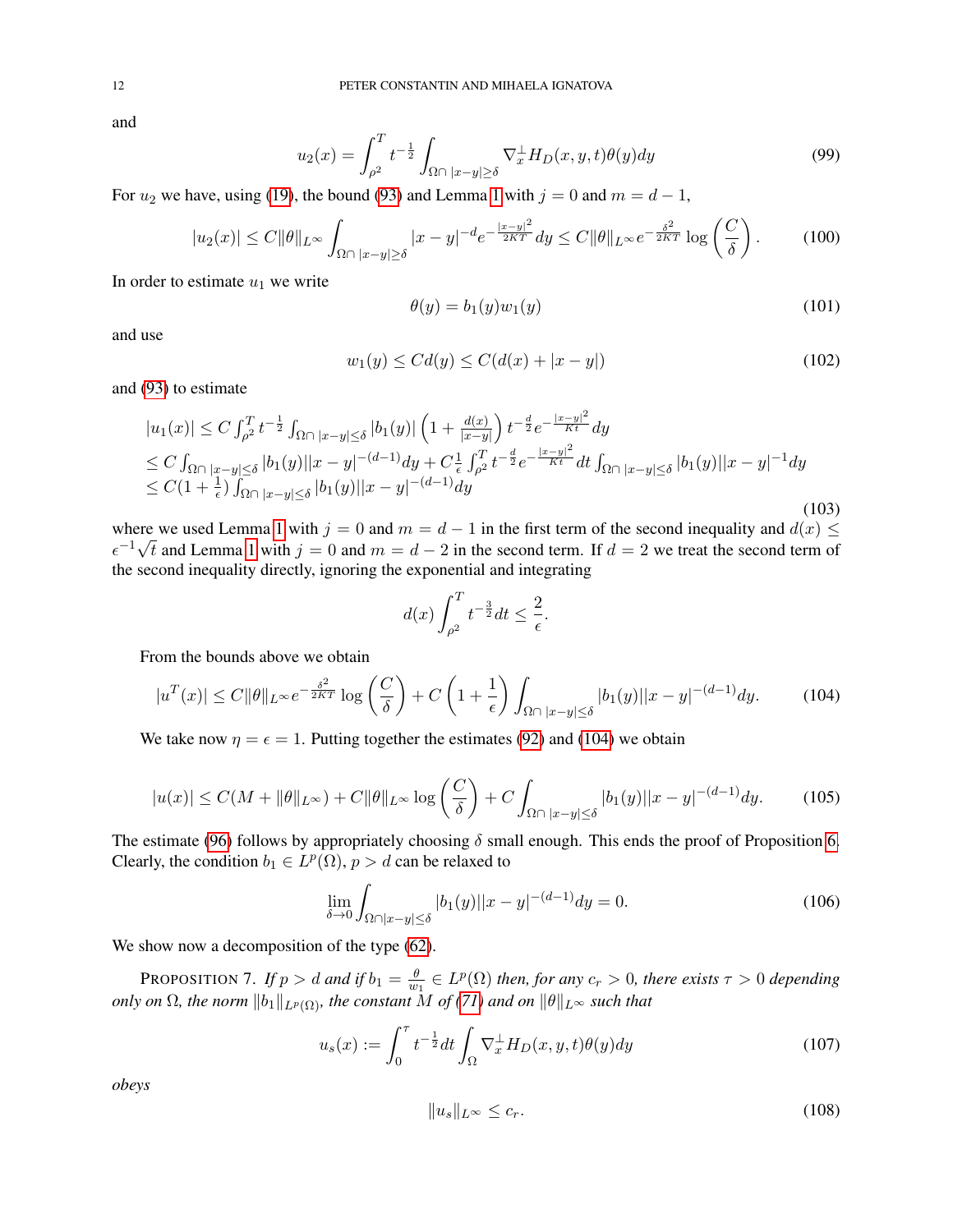Proof. We note that

$$
u_s(x) = u^{in}(x) + u^{\tau}(x)
$$
\n(109)

where  $u^{in}$  is defined in [\(77\)](#page-9-3) and hence obeys [\(87\)](#page-10-2) and where  $u^{\tau}$  is  $u^T$  of [\(90\)](#page-10-7) for  $T = \tau$ . We choose  $\eta > 0$ of order one, then  $\epsilon$  to be small enough such that  $\epsilon \eta^{-1}$  also is small enough, so that from [\(87\)](#page-10-2) we obtain

<span id="page-12-2"></span>
$$
|u^{in}(x)| \le \frac{c_r}{4}.\tag{110}
$$

With these choices of  $\epsilon$  and  $\eta$  we use the fact that

$$
\int_{\Omega \cap |x-y| \le \delta} |b_1(y)| |x-y|^{-(d-1)} dy \le ||b_1||_{L^p(\Omega)} \delta^{1-\frac{d}{p}} \tag{111}
$$

to choose  $\delta$  small enough so that

<span id="page-12-3"></span>
$$
C\left(1+\frac{1}{\epsilon}\right)\int_{\Omega\cap|x-y|\leq\delta}|b_1(y)||x-y|^{-1}dy\leq\frac{c_r}{4}.\tag{112}
$$

Now, once these choices have been made, we choose  $\tau$  small enough so that

<span id="page-12-4"></span>
$$
C\|\theta\|_{L^{\infty}}e^{-\frac{\delta^{2}}{2K\tau}}\log\left(\frac{C}{\delta}\right) \leq \frac{c_{r}}{2}.
$$
\n(113)

The result then follows from the bounds [\(110\)](#page-12-2), [\(112\)](#page-12-3), [\(113\)](#page-12-4) and [\(104\)](#page-11-0). This concludes the proof of Proposition [7.](#page-11-1)

We state now the result of local control of  $||b_1||_{L^p}$ .

<span id="page-12-0"></span>THEOREM 3. Let  $\theta_0 \in H_0^1(\Omega) \cap W^{1,\infty}(\Omega)$ . Let  $m > d$ . There exists a time  $T_0$  depending only on  $\|\theta_0\|_{L^{\infty}}$ ,  $\sup_{x\in\Omega}d(x)|\nabla\theta_0(x)|$  *and*  $\|b_1(0)\|_{L^{2m}(w_1dx)}$  *and a solution*  $\theta(x,t)$  *of [\(1\)](#page-0-0) obeying [\(6\)](#page-1-0) and* 

$$
||b_1(t)||_{L^{2m}(w_1dx)} = \left(\int_{\Omega} w_1(x)b_1(x,t)^{2m}dx\right)^{\frac{1}{2m}} \le C\tag{114}
$$

*for*  $t \leq T_0$ *. Consequently, for*  $d < p < m$  *there exists*  $B_p$  *such that* 

$$
\sup_{0 \le t \le T_0} \|b_1(t)\|_{L^p(\Omega)} \le B_p \tag{115}
$$

*holds.*

**Proof.** The Proposition [4](#page-7-8) and Proposition [7](#page-11-1) are used in conjunction with Theorem [1](#page-0-3) and Lemma [3.](#page-8-4)

REMARK 6. We observe that if  $\theta_0$  vanishes at the boundary of the order  $d(x)^\beta$  with  $\beta > 1 - \frac{1}{n}$  $\frac{1}{m}$  then  $b_1(0) \in L^{2m}(w_1 dx)$ .

#### 5. Bounds for finite differences of Riesz transforms

<span id="page-12-1"></span>We consider now finite differences

$$
\delta_h u(x) = c \int_0^\infty t^{-\frac{1}{2}} dt \int_\Omega \delta_h^x \nabla_x^\perp H_D(x, y, t) \theta(y) dy \tag{116}
$$

with  $|h| \leq \frac{d(x)}{16}$ .

DEFINITION 1. Let us consider a small length  $\ell_0$ , and take  $0 \leq \ell \leq \ell_0$ . We consider a ball B centered at a point  $x_0$  with  $d(x_0) \geq 2\ell$  and of radius  $\ell$ . We take a smooth nonnegative function  $\phi = \Psi\left(\frac{|x-x_0|}{\ell}\right)$  $\frac{-x_0|}{\ell}\Big)$  with  $\Psi$  *a smooth, nonincreasing function of*  $z \in \mathbb{R}_+$ ,  $\Psi(z) = 1$  *for*  $z \leq \frac{5}{16}$  *and*  $\Psi(z) = 0$  *for*  $z \geq \frac{7}{16}$ *. We also take a function*  $\chi = \Psi\left(\frac{|x-x_0|}{2\ell}\right)$  $\left(\frac{-x_0|}{2\ell}\right)$ , noting that  $0\leq\phi\leq\chi\leq1$ ,  $\chi\phi=\phi$  and that the support of  $1-\chi$  is *included in*  $|x-x_0|\geq \frac{5\ell}{8}$ , and that of  $\nabla \chi$  in  $\frac{5\ell}{8}\leq |x-x_0|\leq \frac{7\ell}{8}$ , so they both are disjoint from the support *of*  $\phi$  *which is included in*  $|x - x_0| \le \frac{7\ell}{16}$ *. We refer to*  $\phi$  *as a "standard cutoff with scale*  $\ell$ " *and center*  $x_0$ *, and to* χ *as its "companion".*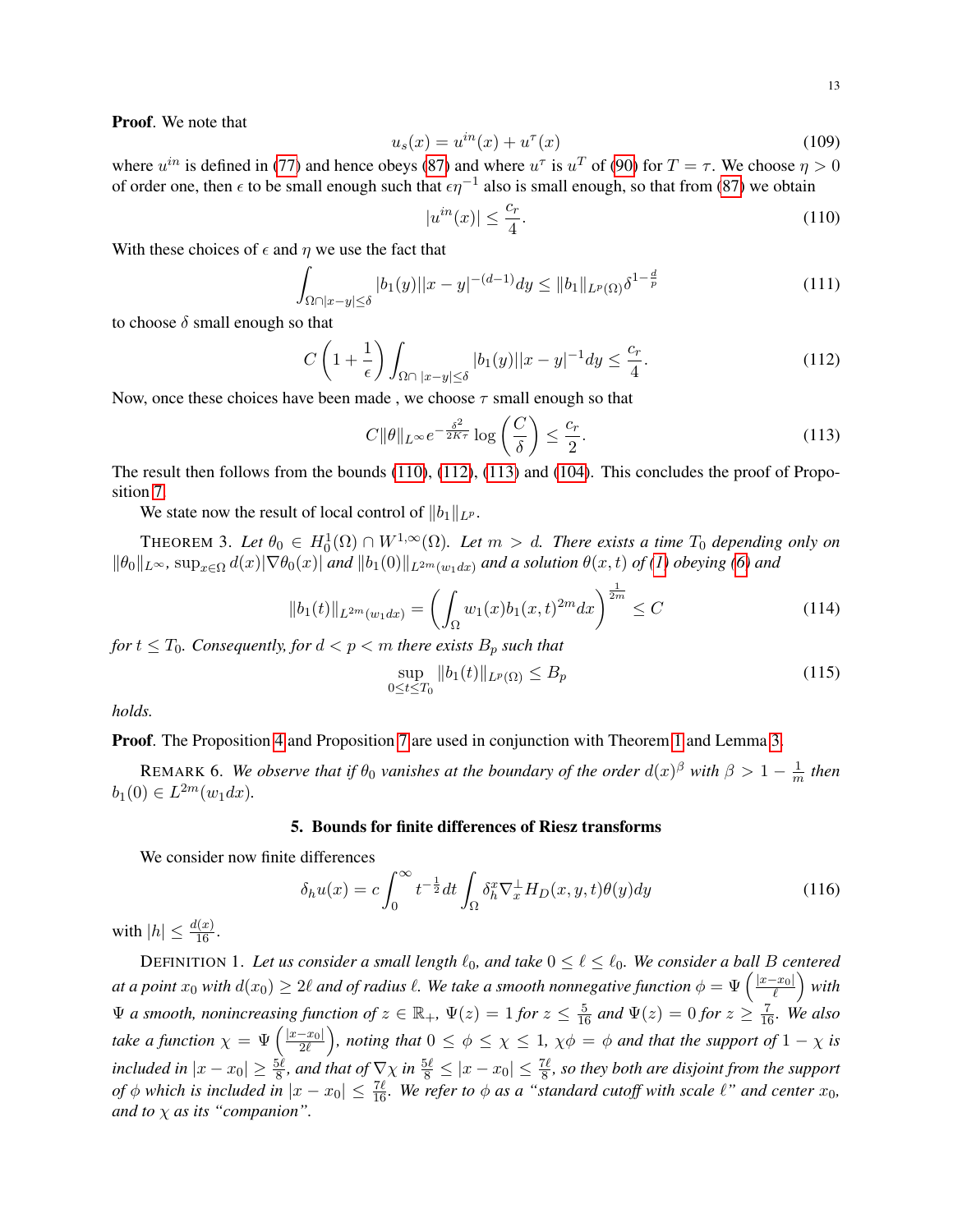<span id="page-13-0"></span>PROPOSITION 8. Let  $\phi$  *be a standard cutoff with scale*  $\ell$  *and companion*  $\chi$ , *let*  $p > d$ , *and let*  $u$  *be given by* [\(2\)](#page-0-2)*. Then for any*  $\epsilon > 0$ *, there exists*  $\delta(\epsilon)$  *with*  $\lim_{\epsilon \to 0} \delta(\epsilon) = 0$ *, and a constant*  $C_{\epsilon}$  *depending only on*  $\Omega$ *, and* p *such that*

<span id="page-13-2"></span>
$$
|\phi(x)\delta_h u(x)|
$$
  
\n
$$
\leq \sqrt{\epsilon d(x)D(\chi\delta_h\theta)} + C_{\epsilon}|h|d(x)^{-\frac{d}{p}}||b_1||_{L^p(\Omega)} + \delta(\epsilon)\phi(x)|\delta_h\theta(x)|
$$
\n(117)

*holds pointwise.*

Above  $D(\chi \delta_h \theta)$  is given in [\(31\)](#page-5-6).

Proof. We start with bouunds for the gradient. We use the representation

$$
\nabla u(x) = \nabla u^{in}(x) + \nabla u^{out}(x)
$$
\n(118)

where

$$
\nabla u^{in}(x) = c \int_0^{\rho^2} t^{-\frac{1}{2}} dt \int_{\Omega} \nabla_x \nabla_x^{\perp} H_D(x, y, t) \theta(y) dy
$$
\n(119)

and  $\rho = \rho(x) \le \epsilon d(x)$ . For  $\nabla u^{out}$  we split in three parts. The inner portion of the integral

$$
\int_{\rho^2}^{\epsilon d(x)^2} t^{-\frac{1}{2}} dt \int_{|x-y| \le d(x)} \nabla_x \nabla_x^{\perp} H_D(x, y, t) \theta(y) dy
$$

is bounded using [\(22\)](#page-4-4) and ignoring the exponential, yielding

$$
\int_{\rho^2}^{\epsilon d(x)^2} t^{-\frac{d+3}{2}} dt \int_{|x-y| \le d(x)} |b_1(y)| (d(x) + |x-y|) dy
$$
  
\n
$$
\le C\rho^{-(d+1)} d(x) \int_{|x-y| \le d(x)} |b_1(y)| dy \le C d(x)^{-\frac{d}{p}} \left(\frac{d(x)}{\rho}\right)^{d+1} \|b_1\|_{L^p}.
$$
\n(120)

We use  $|\nabla_x \nabla_x H_D(x, y, t)| \leq Ct^{-\frac{d}{2}} d(x)^{-2}$  for  $t \geq cd^2(x)$  and  $|x - y| \leq d(x)$  to bound the integral

$$
\int_{\epsilon d(x)^2}^{\infty} t^{-\frac{d+1}{2}} dt \int_{|x-y| \le d(x)} d(x)^{-2} |b_1(y)| (d(x) + |x-y|) dy \le C_{\epsilon} d(x)^{-\frac{d}{p}} \|b_1\|_{L^p}.
$$
 (121)

From  $|\nabla_x \nabla_x H_D(x, y, t)| \leq C d(x)^{-2} t^{-\frac{d}{2}} e^{-\frac{|x-y|^2}{Kt}}$  for  $t \geq C d(x)^2$ ,  $|x-y| \geq d(x)$  and Lemma [1](#page-4-3) with  $m = d - 1$  we obtain

$$
\int_0^\infty t^{-\frac{d+1}{2}} \int_{|x-y| \ge d(x)} \frac{1}{d(x)^2} |b_1(y)| (d(x) + |x-y|) e^{-\frac{|x-y|^2}{Kt}} dy dt
$$
\n
$$
\le C d(x)^{-1} \int_{|x-y| \ge d(x)} |b_1(y)| |x-y|^{-d+1} (1 + \frac{|x-y|}{d(x)}) dy
$$
\n
$$
\le C d(x)^{-\frac{d}{p}} \|b_1\|_{L^p}.
$$
\n(122)

We used for the last integral  $d > 2$ . In the case  $d = 2$  we take advantage of the fact that  $H_D$  is smooth for large time to bound  $\alpha$ 

$$
d(x)^{-2} \int_0^T t^{-\frac{3}{2}} dt \int_{|x-y| \ge d(x)} |x-y| e^{-\frac{|x-y|^2}{Kt}} |b_1(y)| dy
$$
  
\n
$$
\le C T d(x)^{-2} \int_{|x-y| \ge d(x)} |x-y|^{-2} |b_1(y)| dy
$$
  
\n
$$
\le C d(x)^{-\frac{2}{p}} \|b_1\|_{L^p}.
$$
\n(123)

We have thus

<span id="page-13-1"></span>
$$
|\nabla u^{out}(x)| \le C_{\epsilon} d(x)^{-\frac{d}{p}} \left(1 + \left(\frac{d(x)}{\rho}\right)^{d+1}\right) ||b_1||_{L^p(\Omega)}
$$
(124)

with C depending on  $p$ ,  $\epsilon$  and  $\Omega$  only.

We split

$$
\delta_h u = \delta_h u^{in} + \delta_h u^{out} \tag{125}
$$

with

$$
\delta_h u(x)^{in} = c \int_0^{\rho^2} t^{-\frac{1}{2}} dt \int_{\Omega} \delta_h^x \nabla_x^{\perp} H_D(x, y, t) \theta(y) dy \tag{126}
$$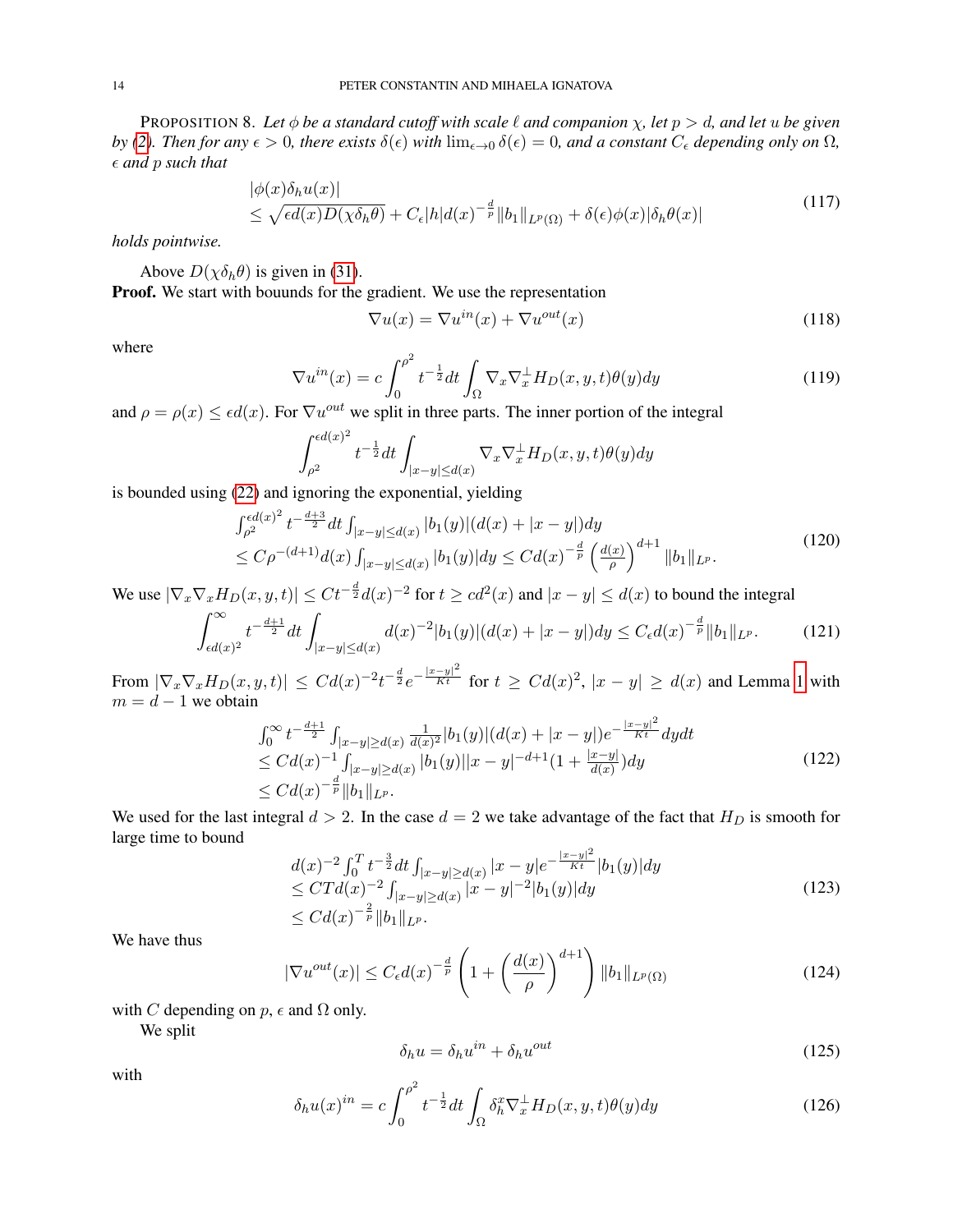with  $\rho$  satisfying  $\rho \le \epsilon d(x)$ . From the bound [\(124\)](#page-13-1) we have

$$
|\delta_h u^{out}(x)| \le C_{\epsilon} |h| d(x)^{-\frac{d}{p}} \left( 1 + \left( \frac{d(x)}{\rho} \right)^{d+1} \right) \|b_1\|_{L^p(\Omega)} \tag{127}
$$

with a constant depending only on  $\Omega$ ,  $\epsilon$  and p. Note that if

$$
\rho(x) = \epsilon d(x) \tag{128}
$$

then the estimate becomes

$$
|\delta_h u^{out}(x)| \le C_\epsilon |h| d(x)^{-\frac{d}{p}} \|b_1\|_{L^p(\Omega)}
$$
\n(129)

with a constant depending only on  $\Omega$ ,  $\epsilon$  and  $p$ .

We take a standard cutoff  $\phi$  with scale  $\ell$  and its companion  $\chi$  and write

$$
\phi(x)\delta_h u^{in}(x) = u_h(x) + v_h(x) \tag{130}
$$

with

$$
u_h(x) = c \int_0^{\rho^2} t^{-\frac{1}{2}} dt \int_{\Omega} \nabla_x^{\perp} H(x, y, t) (\chi(y) \delta_h \theta(y) - \chi(x) \delta_h \theta(x)) dy \tag{131}
$$

and where

$$
v_h(x) = e_1(x) + e_2(x) + e_3(x) + e_5(x) + \phi(x)\delta_h\theta(x)e_4(x)
$$
\n(132)

with

$$
e_1(x) = c \int_0^{\rho^2} t^{-\frac{1}{2}} dt \int_{\Omega} \nabla_x^{\perp} (H_D(x+h, y, t) - H_D(x, y, t)) \phi(x) (1 - \chi(y)) \theta(y) dy, \tag{133}
$$

$$
e_2(x) = c \int_0^{\rho^2} t^{-\frac{1}{2}} dt \int_{\Omega} \nabla_x^{\perp} (H_D(x+h, y, t) - H_D(x, y-h, t)) \phi(x) \chi(y) \theta(y) dy, \tag{134}
$$

$$
e_3(x) = c \int_0^{\rho^2} t^{-\frac{1}{2}} dt \int_{\Omega} \nabla_x^{\perp} H_D(x, y, t) (\chi(y + h) - \chi(y)) \phi(x) \theta(y + h) dy,
$$
 (135)

and

$$
e_4(x) = c \int_0^{\rho^2} t^{-\frac{1}{2}} dt \int_{\Omega} \nabla_x^{\perp} H_D(x, y, t) dy.
$$
 (136)

We used here the facts that  $\phi = \chi \phi$  and that  $(\chi \theta)(\cdot)$  and  $(\chi \theta)(\cdot + h)$  are compactly supported in  $\Omega$  and hence

 $\overline{a}$ 

$$
\int_{\Omega} \nabla_x^{\perp} H_D(x, y - h, t) \phi(x) \chi(y) \theta(y) dy = \int_{\Omega} \nabla_x^{\perp} H_D(x, y, t) \phi(x) \chi(y + h) \theta(y + h) dy.
$$
\n
$$
\text{and } \int_{\Omega} \nabla_x^{\perp} H_D(x, y, t) \phi(x) \chi(y + h) \theta(y + h) dy.
$$

From [\(22\)](#page-4-4) we have

$$
|e_1(x)| \le C\rho^2(x)|h| \int_0^1 d\lambda \int_A \frac{1}{|x+\lambda h - y|^{d+3}} (d(x) + |x - y|) |b_1(y)| dy
$$

where  $A = \{y \in \Omega \mid |x_0 - y| \ge \frac{5\ell}{8}\}\$ is the support of  $1 - \chi(y)$ . Because x belongs to the support of  $\phi$ , it follows that

$$
|e_1(x)| \le C|h|d(x)^{-\frac{d}{p}}||b_1||_{L^p(\Omega)}.\tag{137}
$$

We bound  $e_3$  using  $|\nabla \chi| \leq C \ell^{-1}$ , Lemma [1](#page-4-3) with  $m = d$  in conjunction with [\(19\)](#page-3-0):

$$
|e_3(x)| \le C|h| \int_{\Omega} |\nabla \chi(y)| \frac{1}{|x-y|^d} |b_1(y)| dy,
$$

and consequently, because x belongs to the support of  $\phi$ ,

$$
|e_3(x)| \le C|h|d(x)^{-\frac{d}{p}}||b_1||_{L^p(\Omega)}.
$$
\n(138)

Regarding  $e_4$ , in view of

$$
\int_{\Omega} \nabla_y^{\perp} H_D(x, y, t) dy = 0
$$
\n(139)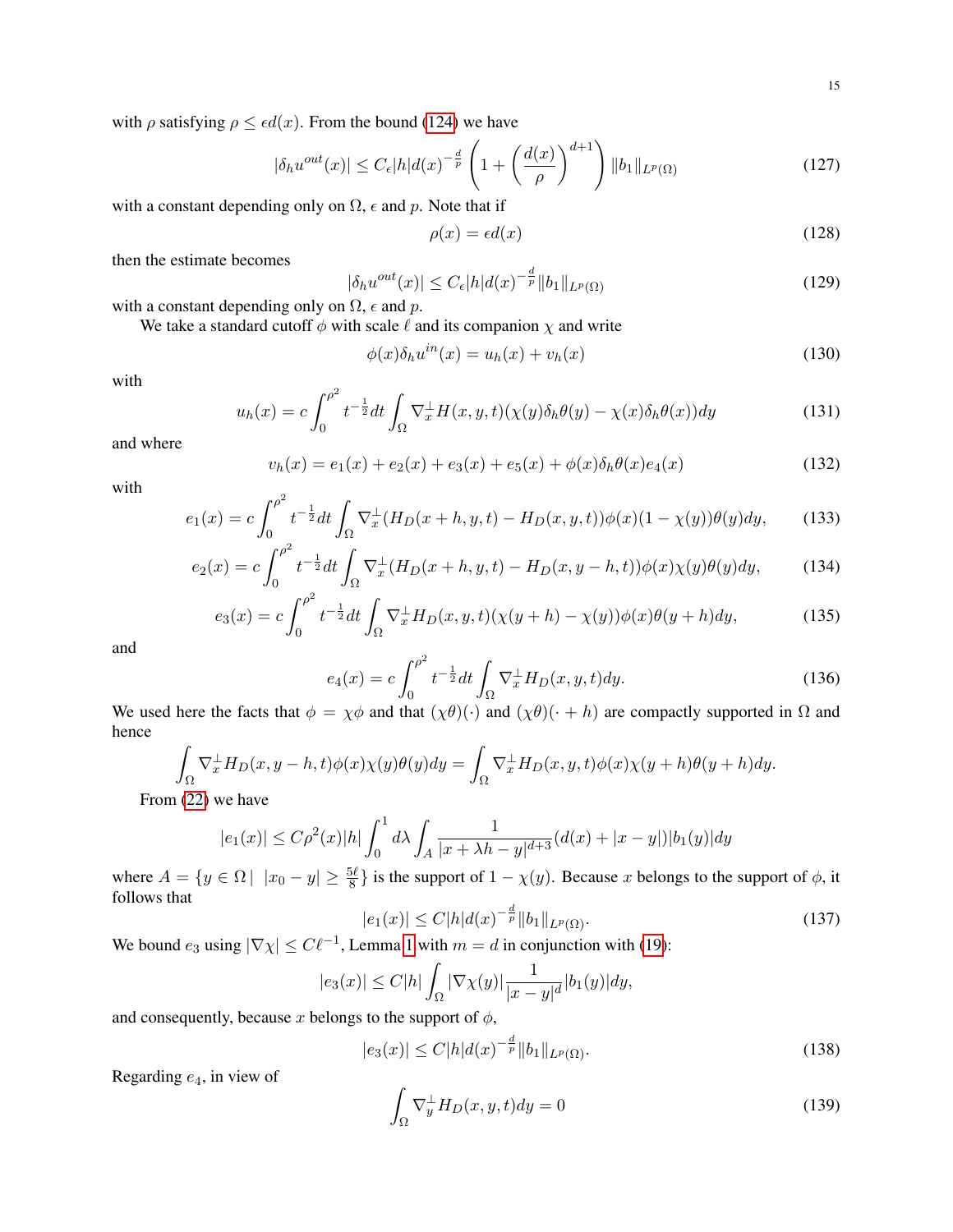we have

$$
e_4(x) = c \int_0^{\rho^2} t^{-\frac{1}{2}} \int_{\Omega} \left( \nabla_x^{\perp} + \nabla_y^{\perp} \right) H_D(x, y, t) dy.
$$

From [\(24\)](#page-4-5) and Lemma [1](#page-4-3) with  $m = j = 0$ , choosing  $\epsilon = \epsilon(\delta)$  small enough in  $\rho = \epsilon d(x)$ , we obtain

$$
|e_4(x)| \le \delta. \tag{140}
$$

In order to estimate  $e_2$  we write

<span id="page-15-1"></span>
$$
H_D(x+h, y, t) - H_D(x, y-h, t) = h \cdot \int_0^1 (\nabla_x + \nabla_y) H_D(x+\lambda h, y+(\lambda-1)h, t) d\lambda \tag{141}
$$

and use [\(27\)](#page-4-6) to obtain

 $|e_2(x)|$  $\leq |h| \int_0^1 d\lambda \int_0^{\rho^2}$  $\sum_{i=0}^{n/2}t^{-\frac{1}{2}}dt\int_{\Omega}|\nabla_{x}^{\perp}(\nabla_{x}+\nabla_{y})H_{D}(x+\lambda h,y+(\lambda-1)h)||\chi(y)|(d(x)+|x-y|)|b_{1}(y)|dy.$  $\leq C |h| \|b_1\|_{L^p} d(x)^{1+d(1-\frac{1}{p})} \int_0^{\rho^2}$  $\int_0^{\rho^2} t^{-\frac{d+3}{2}} e^{-\frac{d(x)^2}{4Kt}} dt,$ 

and therefore

<span id="page-15-2"></span>
$$
|e_2(x)| \le C|h|d(x)^{-\frac{d}{p}}||b_1||_{L^p(\Omega)}.
$$
\n(142)

Finally, by a Schwartz inequality,

$$
|u_h(x)| \le C\sqrt{\rho D(\chi \delta_h \theta)}.
$$
\n(143)

This concludes the proof of the proposition.

We give also a bound for the normal component of the velocity at the boundary.

<span id="page-15-0"></span>PROPOSITION 9. Let T be a  $C^1$  divergence-free vector field tangent to the boundary of  $\Omega$ . Let  $N =$  $-T^{\perp}$ *. Let* 0 < α < 1 *and*  $p > d$ *. There exist constants*  $\ell_0 > 0$  *and* C *depending on the domain* Ω*, on*  $p > d$ *and on* α *such that*

<span id="page-15-3"></span>
$$
|u(x) \cdot N(x)| \le C \left( d(x)^{1 - \frac{d}{p}} \|b_1\|_{L^p} + d(x)^{\alpha} \|\theta\|_{C^{\alpha}(\Omega)} \right) \|T\|_{L^{\infty}} + C d(x)^{2 - \frac{d}{p}} \|b_1\|_{L^p} \|\nabla T\|_{L^{\infty}} \tag{144}
$$

*holds for*  $d(x) \leq \ell_0$ *.* 

**Proof.** In view of [\(124\)](#page-13-1), the fact that  $T = N^{\perp}$  is tangent to the boundary, and  $T \cdot \nabla_x H_D(x, y, t) = 0$  for  $x \in \partial\Omega$ , we have

$$
|u^{out}(x) \cdot N(x)| \leq C d(x)^{1 - \frac{d}{p}} \|b_1\|_{L^p}
$$
\n(145)

where

$$
u^{out}(x) = \int_{cd^2(x)}^{\infty} t^{-\frac{1}{2}} dt \int_{\Omega} \nabla_x^{\perp} H_D(x, y, t) \theta(y) dy.
$$
 (146)

We consider now  $u^{in}$  and we write

$$
u^{in}(x) \cdot N(x) = -\int_0^{cd^2(x)} t^{-\frac{1}{2}} dt \int_{\Omega} T(x) \cdot \nabla_x H_D(x, y, t) \theta(y) dy = \int_0^{cd^2(x)} t^{-\frac{1}{2}} dt \int_{\Omega} (T(y) - T(x)) \cdot \nabla_x H_D(x, y, t) \theta(y) dy - \int_0^{cd^2(x)} t^{-\frac{1}{2}} dt \int_{|x-y| \ge cd(x)} T(y) \cdot (\nabla_x + \nabla_y) H_D(x, y, t) \theta(y) dy - \int_0^{cd^2(x)} t^{-\frac{1}{2}} dt \int_{|x-y| \le cd(x)} T(y) \cdot (\nabla_x + \nabla_y) H_D(x, y, t) \theta(y) dy + \int_0^{cd^2(x)} t^{-\frac{1}{2}} dt \int_{\Omega} T(y) \cdot \nabla_y H_D(x, y, t) (\theta(y) - \theta(x)) dy = U_1 + U_2 + U_3 + U_4.
$$
 (147)

Because  $|T(x) - T(y)| \le C|x - y|$  we have that

$$
|U_1| \leq \|\nabla T\|_{L^\infty} \int_0^{cd^2(x)} t^{-\frac{1}{2}} dt \int_{\Omega} t^{-\frac{d}{2}} \frac{|x-y|}{t^{\frac{1}{2}}} e^{-\frac{|x-y|^2}{Kt}} (d(x) + |x-y|) |b_1(y)| dy
$$
  
ce

and therefor

$$
|U_1| \leq C d(x)^{2 - \frac{d}{p}} \|b_1\|_{L^p} \|\nabla T\|_{L^\infty}
$$
\n(148)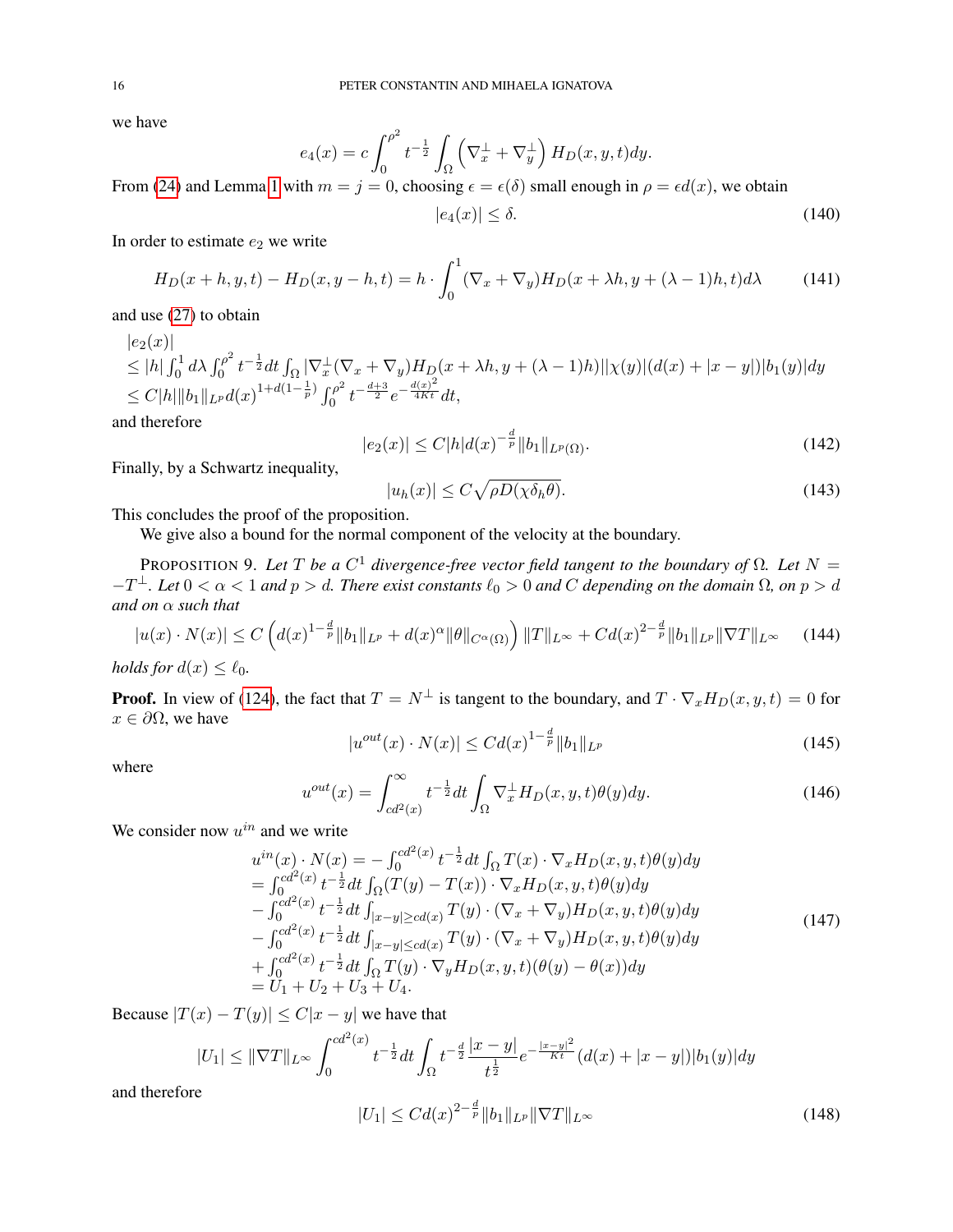holds. For  $U_2$  we use the bounds [\(19\)](#page-3-0), [\(21\)](#page-4-2),  $\theta = w_1b$  [\(102\)](#page-11-2) and Lemma [1](#page-4-3) to obtain

$$
|U_2| \le C \int_{|x-y| \ge d(x)} |x-y|^{-d} \left( d(x) + |x-y| \right) |b_1(y)| dy \le C d(x)^{1-\frac{d}{p}} \|b_1\|_{L^p}
$$
(149)

with the understanding that if  $p = \infty$  then  $d(x)^{1-\frac{d}{p}}$  is replaced by  $d(x) \log\left(\frac{\text{diam }\Omega}{d(x)}\right)$  $\frac{\text{diam }\Omega}{d(x)}$ . For  $U_3$  we use the bound [\(25\)](#page-4-1) and Lemma [1](#page-4-3) to write

$$
d(x)\int_0^{cd^2(x)} t^{-\frac{1}{2}} \int_{|x-y| \le d(x)} |(\nabla_x + \nabla_y) H_D(x, y, t)| |b_1(y)| dy \le C d(x)^{1 - \frac{d}{p}} \|b_1\|_{L^p}.
$$
 (150)

Finally, for  $U_4$  we use [\(21\)](#page-4-2) and the fact that

$$
\int_0^{cd^2(x)} t^{-1-\frac{d}{2}} \int_{\mathbb{R}^d} |x - y|^\alpha e^{-\frac{|x - y|^2}{t}} dy \le C d(x)^\alpha \tag{151}
$$

to obtain

$$
|U_4| \le C d(x)^\alpha \|\theta\|_{C^\alpha}.\tag{152}
$$

<span id="page-16-1"></span>This concludes the proof of the lemma.

#### 6. Commutators

We consider the finite difference

$$
(\delta_h \Lambda_D \theta)(x) = (\Lambda_D \theta)(x+h) - (\Lambda_D \theta)(x)
$$
\n(153)

<span id="page-16-0"></span>with  $|h| \leq \frac{d(x)}{32}$ . We use a standard cutoff with scale  $\ell$ ,  $\phi$  and its companion  $\chi$ .

PROPOSITION 10. *We consider the commutator*

<span id="page-16-4"></span>
$$
C_h(\theta) = \phi(x)(\delta_h \Lambda_D \theta)(x) - \phi(x)\Lambda_D(\chi \delta_h \theta)(x).
$$
 (154)

*There exists a constant*  $\Gamma_0$  *such that the commutator*  $C_h(\theta)$  *obeys* 

<span id="page-16-5"></span>
$$
|C_h(\theta)(x)| \le \Gamma_0 \frac{|h|}{d(x)} \|b_1\|_{L^p(\Omega)} d(x)^{-\frac{d}{p}} \tag{155}
$$

 $f$ or  $|h| \leq \frac{\ell}{16}$ ,  $\theta \in H_0^1(\Omega) \cap L^\infty(\Omega)$  and  $b_1 = \frac{\theta}{w}$  $\frac{\theta}{w_1} \in L^p(\Omega)$  with  $p > d$ . The constant is bounded as  $p \to \infty$ *and if*  $p = \infty$  *the estimate is* 

$$
|C_h(\theta)(x)| \le \Gamma_0 \frac{|h|}{d(x)} \|b_1\|_{L^\infty(\Omega)}.
$$
\n(156)

**Proof.** We compute the commutator as follows

<span id="page-16-2"></span>
$$
\begin{aligned}\n(\phi \delta_h \Lambda_D \theta)(x) &= \phi(\Lambda_D \chi \delta_h \theta)(x) \\
&= c \int_0^\infty t^{-\frac{3}{2}} dt \int_{\Omega} (H_D(x, y, t) - H_D(x + h, y, t)) \phi(x) (1 - \chi(y)) \theta(y) dy \\
&- c \int_0^\infty t^{-\frac{3}{2}} dt \int_{\Omega} (H_D(x + h, y, t) - H_D(x, y - h, t)) \phi(x) \chi(y) \theta(y) dy \\
&- c \int_0^\infty t^{-\frac{3}{2}} dt \int_{\Omega} H_D(x, y, t) \phi(x) (\delta_h \chi)(y) \theta(y + h) dy \\
&= E_1(x) + E_2(x) + E_3(x).\n\end{aligned}
$$
\n(157)

We use [\(157\)](#page-16-2). We observe by triangle inequlaity  $d(y) \leq d(x) + |x - y|$  and thus

<span id="page-16-3"></span>
$$
|\theta(y)| \le C|b_1(y)|(d(x) + |x - y|)
$$
\n(158)

holds for any  $x, y \in \Omega$ . For  $E_1(x)$  we use the inequalities [\(18\)](#page-3-1), [\(19\)](#page-3-0), and Lemma [1](#page-4-3) with  $m = d + 2$ when  $t \leq d(x)^2$ , and  $m = d + 1$  when  $t \geq d(x)^2$ , together with  $d(x)^{-1}H_D \leq C|x - y|^{-1}t^{-\frac{d}{2}}e^{-\frac{|x - y|^2}{Kt}}$ . Substituting [\(158\)](#page-16-3) for  $\theta$ , we deduce

$$
|E_1(x)| \le C|h| \int_{\Omega} |x - y|^{-(d+2)} (d(x) + |x - y|) |b_1(y)| \phi(x) |1 - \chi(y)| dy
$$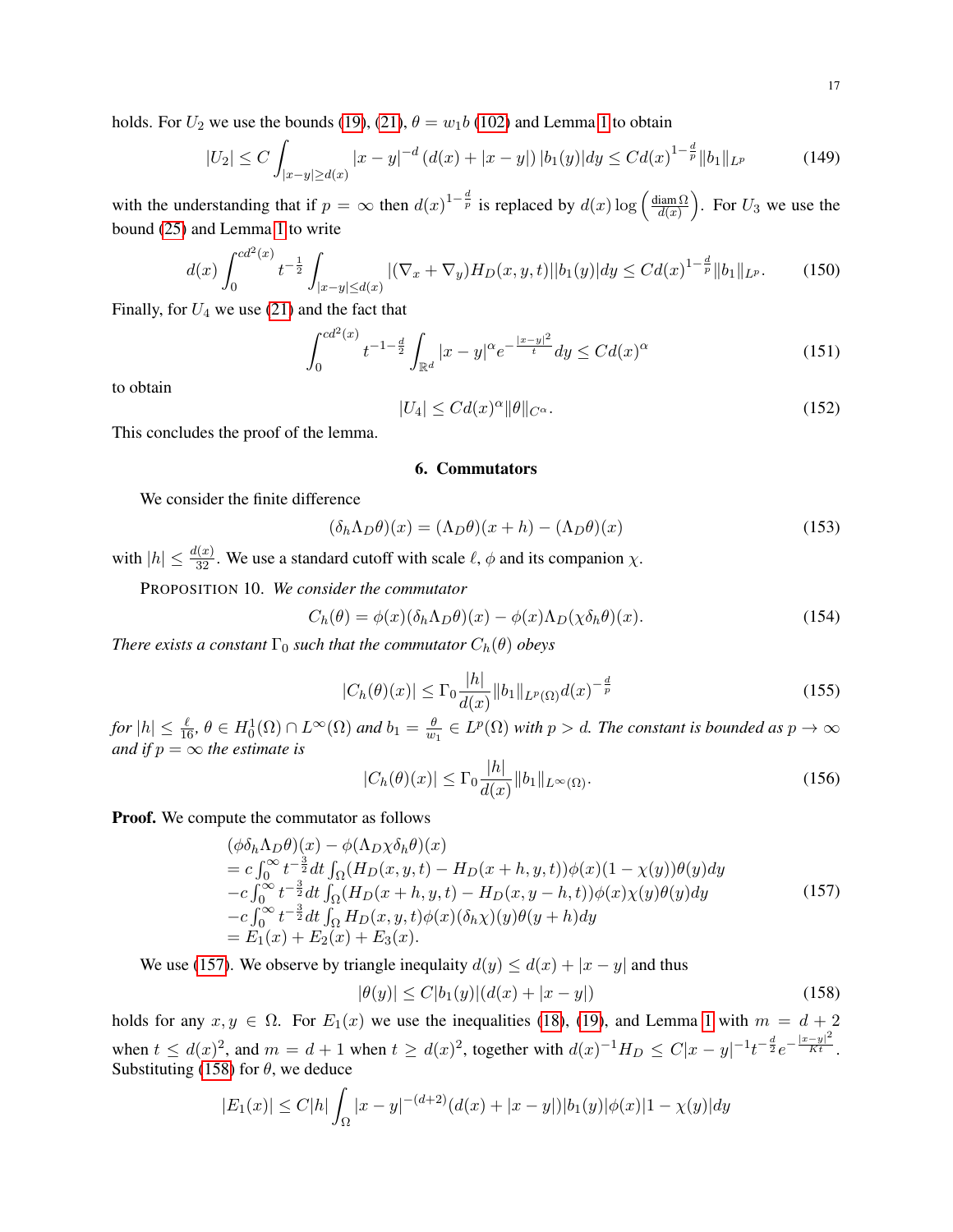and then, using a Hölder inequality we obtain

$$
E_1(x) \le C \frac{|h|}{d(x)} \|b_1\|_{L^p} d(x)^{-\frac{d}{p}}.
$$
\n(159)

For  $E_2$  we use [\(141\)](#page-15-1) like in the proof of the estimate [\(142\)](#page-15-2) and [\(25\)](#page-4-1), together with Lemma [1](#page-4-3) with  $m = d+2$ ,  $j = 0$ , and bounds

$$
\int_0^\infty t^{-\frac{3}{2}} t^{-\frac{d+1}{2}} e^{-\frac{d(x)^2}{Kt}} dt \int_{|x-y| \le d(x)} |b_1(y)| (d(x) + |x-y|) dy
$$
  
\n
$$
\le C(d(x))^{-2-d} d(x) \int_{|x-y| \le d(x)} |b_1(y)| dy
$$
  
\n
$$
\le C d(x)^{-1-\frac{d}{p}} \|b_1\|_{L^p}
$$
\n(160)

and

$$
\int_0^\infty t^{-\frac{3}{2}} \int_{|x-y| \ge d(x)} (t^{-\frac{1}{2}} + \frac{1}{d(x)} + \frac{1}{d(y)}) H_D(x, y, t) |b_1(y)| (d(x) + |x-y|) dy dt
$$
  
\n
$$
\le C \int_0^\infty t^{-\frac{3}{2}} \int_{|x-y| \ge d(x)} (t^{-\frac{1}{2}} + \frac{1}{|x-y|}) t^{-\frac{d}{2}} e^{-\frac{|x-y|^2}{Kt}} |b_1(y)| (d(x) + |x-y|) dy
$$
  
\n
$$
\le C \int_{|x-y| \ge d(x)} \frac{1}{|x-y|^{d+2}} |b_1(y)| (d(x) + |x-y|) dy \le C d(x)^{-1-\frac{d}{p}} ||b_1||_{L^p}
$$
\n(161)

to obtain

$$
|E_2(x)| \le C \frac{|h|}{d(x)} \|b_1\|_{L^p} d(x)^{-\frac{d}{p}}.
$$
\n(162)

For  $E_3$  we have

$$
|E_3(x)| \le |h| \int_0^\infty t^{-\frac{3}{2}} dt \int_{\Omega} H_D(x, y, t) \phi(x) |\nabla \chi(y)| (d(x) + |x - y|) b_1(y) dy
$$

and from Lemma [1](#page-4-3) with  $m = d, d + 1, j = 0$  we obtain

$$
|E_3(x)| \leq C \frac{|h|}{d(x)} \|b_1\|_{L^p} d(x)^{-\frac{d}{p}}.
$$

This concludes the proof.

### 7. SQG: Hölder bounds

<span id="page-17-1"></span>We consider the equation [\(1\)](#page-0-0) with u given by [\(2\)](#page-0-2) and with initial data  $\theta_0 \in H_0^1(\Omega) \cap L^\infty(\Omega)$ . We note we have

$$
\|\theta(t)\|_{L^{\infty}} \le \|\theta_0\|_{L^{\infty}}.\tag{163}
$$

We prove the following result.

<span id="page-17-0"></span>THEOREM 4. Let  $\theta(x, t)$  be a solution of [\(1\)](#page-0-0) in the bounded domain with smooth boundary  $\Omega$ , obeying *[\(6\)](#page-1-0) on a time interval* [0, T]*. Assume that*

<span id="page-17-2"></span>
$$
\sup_{0 \le t \le T} \|b_1(t)\|_{L^p(\Omega)} \le B \tag{164}
$$

*holds with p*  $> d$ *. Then for*  $0 < \alpha < 1 - \frac{d}{n}$ p *there exists a constant* K*, depending only on the domain* Ω *and p, such that*

<span id="page-17-3"></span>
$$
\sup_{0 \le t \le T} \sup_{x \in \Omega} \sup_{|h| \le \frac{d(x)}{32}} \frac{|\delta_h \theta(x, t)|}{|h|^\alpha} \le 2 \|\theta_0\|_{C^\alpha} + KB(M + 1) \tag{165}
$$

*holds, where* M *is the a priori bound in [\(1\)](#page-0-3). Moreover, the velocity* u *is bounded*  $u \in L^{\infty}(0,T;L^{\infty}(\Omega))$ *, obeying [\(96\)](#page-10-6) and the normal component of the velocity vanishes near the boundary of order*  $d(x)^\alpha$ *, obeying [\(144\)](#page-15-3).*

REMARK 7. In view of Theorem [3](#page-12-0) there exists  $T_0 > 0$  such that condition [\(164\)](#page-17-2) is satisfied on  $[0, T_0]$ . *We recall that [\(6\)](#page-1-0) holds unconditionally, in view of Theorem [1.](#page-0-3)*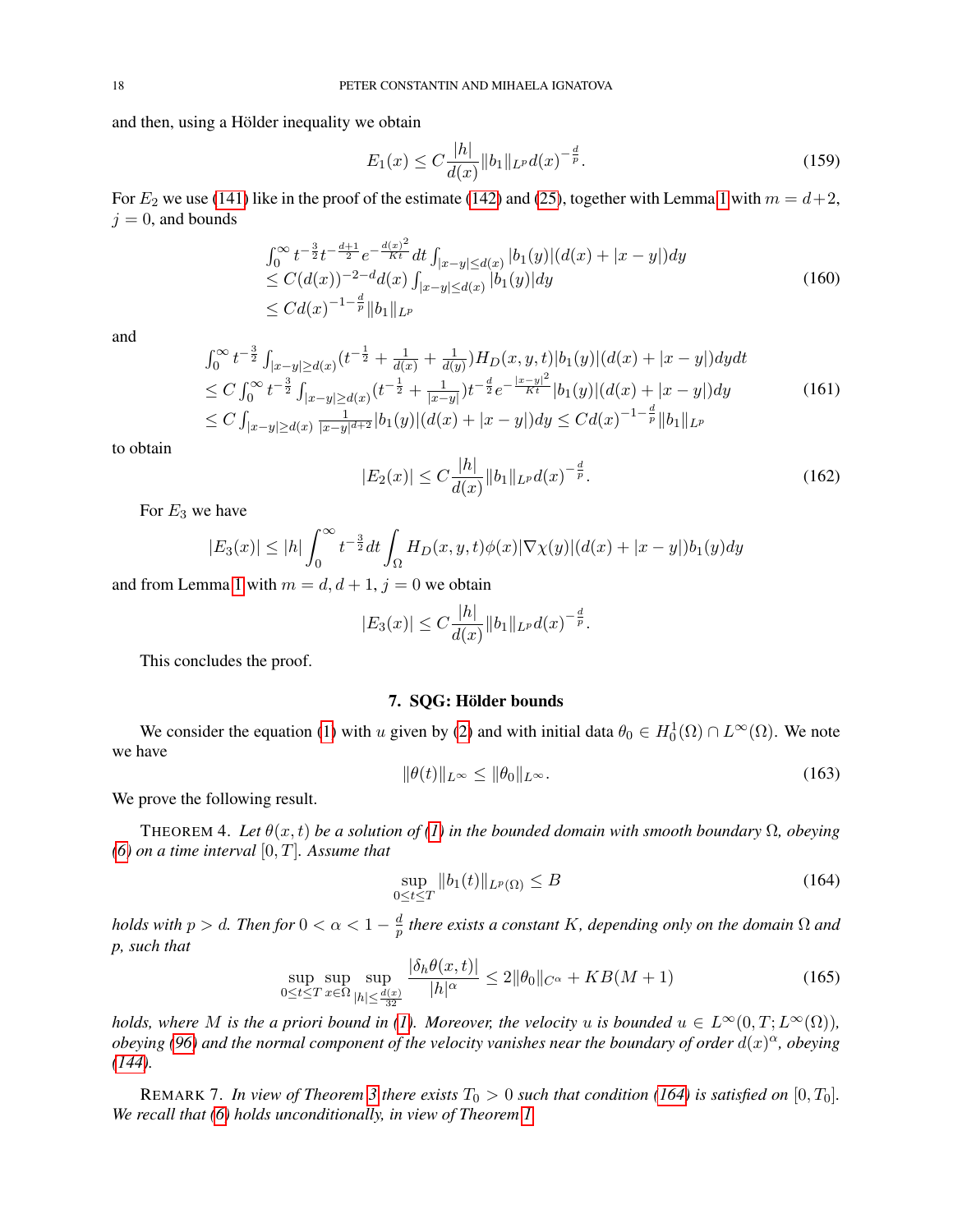Proof. We take

$$
|h| \le \frac{\ell}{16}.\tag{166}
$$

We take x with  $d(x) \le 2\ell_0$ . From the SQG equation we obtain the equation

$$
\frac{1}{2} \left( \partial_t + u \cdot \nabla \right) |\delta_h \theta|^2 + (\delta_h \theta) \delta_h \Lambda_D \theta = -(\delta_h \theta) \delta_h u \cdot \nabla \theta (x + h). \tag{167}
$$

We use a standard cutoff  $\phi$  with scale  $\ell$ , and companion  $\chi$ . We multiply by  $\phi^2$  and obtain

$$
\frac{\phi^2}{2}(\partial_t + u \cdot \nabla)(|\delta_h \theta|^2) + \phi^2 \delta_h \theta \Lambda_D(\chi \delta_h \theta) = -(\phi \delta_h \theta) C_h(\theta) - (\phi \delta_h \theta) \phi \delta_h u \cdot \nabla \theta(x+h) \tag{168}
$$

where  $C_h(\theta)$  is the commutator given above in [\(154\)](#page-16-4).

Multiplying by  $|h|^{-2\alpha}$  where  $\alpha > 0$  is smaller than  $1 - \frac{d}{n}$  $\frac{a}{p}$ , we obtain

<span id="page-18-0"></span>
$$
\frac{\phi^2}{2} \left(\partial_t + u \cdot \nabla\right) (f^2) + \phi^2 f \Lambda_D(\chi f) = -|h|^{-\alpha} \phi f C_h(\theta) - |h|^{-\alpha} \phi f \phi \delta_h u \cdot \nabla \theta (x+h) \tag{169}
$$

where

$$
f(x,t;h) = f = |h|^{-\alpha} \delta_h \theta(x,t).
$$
 (170)

The first term in the right hand side of [\(169\)](#page-18-0) is bounded using the commutator estimate [\(155\)](#page-16-5).

<span id="page-18-1"></span>
$$
\begin{aligned}\n\phi|f||h|^{-\alpha}|C_h(\theta)| &\leq \phi|f||h|^{-\alpha}\Gamma_0 \frac{|h|}{d(x)} B d(x)^{-\frac{d}{p}} \\
&\leq (C\Gamma_0 B|h|^{1-\alpha-\frac{d}{p}}) \frac{1}{d(x)} \phi|f| \\
&\leq \frac{1}{d(x)} \left[ C\Gamma_0 B \ell^{1-\alpha-\frac{d}{p}} \right] \phi|f|. \n\end{aligned} \tag{171}
$$

In view of [\(6\)](#page-1-0) we have that

$$
|\nabla \theta(x+h)| \le M \frac{1}{d(x)}.\tag{172}
$$

The second term in the right hand side of [\(169\)](#page-18-0) is estimated using [\(117\)](#page-13-2) with  $\delta = \delta(\epsilon) \le \frac{\gamma_1}{8M}$  with  $\epsilon$ sufficiently small (depending on  $\gamma_1$  and M but not on B). We obtain

<span id="page-18-2"></span>
$$
\begin{split}\n&\phi|f||h|^{-\alpha}|\phi\delta_h u||\nabla\theta(x+h)| \\
&\leq Md(x)^{-1}\phi|f||h|^{-\alpha}\left[\sqrt{\epsilon d(x)D(\chi\delta_h\theta)} + C_{\epsilon}|h|d(x)^{-\frac{d}{p}}B + \frac{\gamma_1}{8M}\phi|\delta_h\theta(x)|\right] \\
&\leq \frac{1}{2}D(\chi f) + \frac{\gamma_1}{4d(x)}\phi^2|f|^2 + C_{\epsilon}BM|h|^{1-\alpha}d(x)^{-1-\frac{d}{p}}\phi|f|. \n\end{split} \tag{173}
$$

where  $D(g)$  is given in [\(31\)](#page-5-6) and where we also used  $M^2 \epsilon \leq \frac{\gamma_1}{8}$  $\frac{\gamma_1}{8}$ . Therefore, if we have

<span id="page-18-3"></span>
$$
0 < \alpha < 1 - \frac{d}{p} \tag{174}
$$

we obtain from [\(169\)](#page-18-0), [\(171\)](#page-18-1), [\(173\)](#page-18-2) that

<span id="page-18-4"></span>
$$
\frac{\phi^2}{2} \left(\partial_t + u \cdot \nabla\right) (f^2) + \phi^2 f \Lambda_D(\chi f) \le \frac{1}{2} D(\chi f) + \frac{\gamma_1}{4d(x)} \phi^2 |f|^2 + \frac{1}{d(x)} \left[ K_1 B(M+1) \ell^{1-\alpha-\frac{d}{p}} \right] \phi |f| \tag{175}
$$

holds for  $|h| \le \frac{\ell}{16}$ . Note that  $K_1$  does not depend on  $\ell$  nor on h and that, in view of [\(174\)](#page-18-3) we may take  $|h|$ and  $\ell > 0$  as small as we wish.

The rest of the argument is by contradiction. We fix  $T > 0$  and take  $0 < \ell < \ell_0$ . We consider the compact region

$$
A_{\ell} = \{ x \in \Omega \mid \ell \le d(x) \le 2\ell \}. \tag{176}
$$

We assume by contradiction that there exists  $x_1 \in A_\ell$ ,  $t_0 \in [0, T)$  and  $h_0$  with  $|h_0| \leq \frac{d(x_1)}{32}$  such that

<span id="page-18-5"></span>
$$
|h_0|^{-\alpha}|\delta_{h_0}\theta(x_1,t_0)| \ge 2\|\theta_0\|_{C^{\alpha}} + KB(M+1)\ell_0^{1-\alpha - \frac{d}{p}}.
$$
 (177)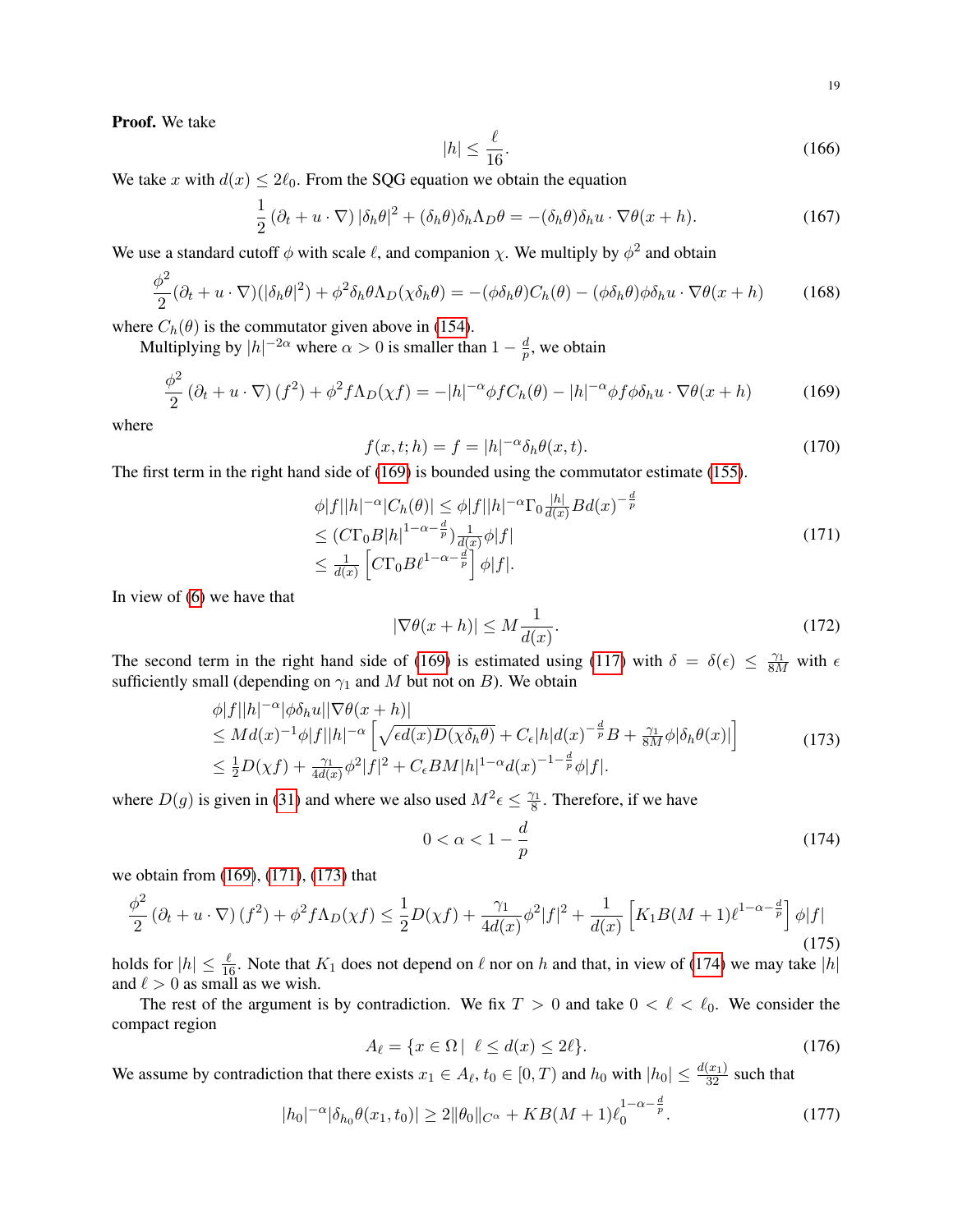with  $K = \frac{5K_1}{\gamma_1}$  $\frac{K_1}{\gamma_1}$  where  $K_1$  appears in [\(175\)](#page-18-4). We may assume without loss of generality that  $t_0$  is the infimum of such t that [\(177\)](#page-18-5) holds for some  $x_1 \in A_\ell$ . The prefactor 2 in front of  $\|\theta_0\|_{C^\alpha}$  was put there for convenience, in order to make sure that  $t_0 > 0$  (it could have been any number larger than one). We fix  $h_0$ and  $t_0$  and take  $x_0 \in A_\ell$  to be a point where the maximum of the function  $f^2(x, t_0; h_0)$  is achieved in the region  $A_\ell$ . We know that  $\theta$  is interior Lipschitz, so  $|h_0| > 0$  and  $f^2$  is Lipschitz continuous there. Therefore [\(177\)](#page-18-5) holds with  $x_0$  replacing  $x_1$ . We take a standard cutoff with scale  $\ell$ , center  $x_0$  and companion  $\chi$ . We use the inequality [\(30\)](#page-4-7):

<span id="page-19-11"></span>
$$
\chi f \Lambda_D(\chi f) - \frac{1}{2} \Lambda_D(\chi^2 f^2) = D(\chi f) \ge \gamma_1 (d(x))^{-1} \chi^2 |f|^2,\tag{178}
$$

valid pointwise. We also use the fact that  $\Lambda_D(\chi^2 f^2)(x_0) > 0$  because  $\chi^2 f^2$  is maximized at  $x_0$ . In fact, more is true,

$$
\Lambda_D(\chi^2 f^2)(x_0) \ge \chi^2(x_0) f^2(x_0) \Lambda_D 1.
$$

Indeed, for any function g in the domain of  $\Lambda_D$  which achieves its maximum at  $x_0 \in \Omega$  we have

$$
(\Lambda_D g)(x_0) = c \int_0^\infty t^{-\frac{3}{2}} \left( g(x_0) - \int_\Omega H_D(x, y, t) g(y) dy \right) \ge g(x_0) \Lambda_D 1.
$$

Using  $\phi(x_0) = \chi(x_0) = 1$  we have from [\(175\)](#page-18-4), [\(177\)](#page-18-5) and [\(178\)](#page-19-11) and the fact that  $u \cdot \nabla f^2 = 0$  at an interior local maximum,

$$
\frac{1}{2}\partial_t f^2 \leq -\chi f \Lambda_D \chi f + \frac{1}{2}D(\chi f) + \frac{\gamma_1}{4d(x_0)}\phi^2 f^2 + \frac{1}{d(x_0)}K_1B(M+1)\ell^{1-\alpha-\frac{d}{p}}\phi|f|
$$
\n
$$
\leq -\frac{1}{2}\Lambda_D(\chi^2 f^2) - \frac{1}{2}D(\chi f) + \frac{\gamma_1}{4d(x_0)}\phi^2 f^2 + \frac{1}{d(x_0)}K_1B(M+1)\ell^{1-\alpha-\frac{d}{p}}\phi|f|
$$
\n
$$
\leq -\frac{\gamma_1}{4d(x_0)}\phi^2 f^2 + \frac{1}{d(x_0)}K_1B(M+1)\ell^{1-\alpha-\frac{d}{p}}\phi|f|
$$
\n
$$
\leq -\frac{\gamma_1}{4d(x_0)}B(M+1)\ell_0^{1-\alpha-\frac{d}{p}}\phi|f|(K-\frac{4K_1}{\gamma_1})
$$
\n
$$
\leq -\frac{1}{4d(x_0)}B(M+1)\ell_0^{1-\alpha-\frac{d}{p}}K_1 < 0,
$$
\n(179)

which is a contradiction. Thus  $(165)$  holds, and the proof of the uniform bound on the Hölder norm is concluded. The fact that u obeys [\(96\)](#page-10-6) follows from Lemma [6](#page-10-0) and the vansihing of the normal component of velocity follows from Proposition [9,](#page-15-0) in view of the bound [\(165\)](#page-17-3).

Acknowledgment. The work of PC was partially supported by NSF grant DMS-1209394

#### References

- <span id="page-19-3"></span>[1] L.A. Caffarelli and A. Vasseur, Drift diffusion equations with fractional diffusion and the quasi-geostrophic equation, Ann. of Math., 171(3) (2010), 1903–1930.
- <span id="page-19-10"></span>[2] X. Cabre, J. Tan, Positive solutions of nonlinear problems involving the square root of the Laplacian, Adv. Math. 224 (2010), no. 5, 2052-2093.
- <span id="page-19-0"></span>[3] P. Constantin, Geometric statistics in turbulence, SIAM Review 36, (1) (1994). 73-98.
- <span id="page-19-7"></span>[4] P. Constantin, M. Ignatova, Remarks on the fractional Laplacian with Dirichlet boundary conditions and applications, IMRN, 2017, Issue 6, (2017), 1653-1673.
- <span id="page-19-5"></span>[5] P. Constantin, M. Ignatova, Critical SQG in bounded domains, M. Ann. PDE, 2 (2016), no 8.
- <span id="page-19-2"></span>[6] P. Constantin, M.-C. Lai, R. Sharma, Y.-H. Tseng, and J. Wu, New numerical results for the surface quasi-geostrophic equation, J. Sci. Comput., 50(1) (2012), 1–28.
- <span id="page-19-1"></span>[7] P. Constantin, A.J. Majda, and E. Tabak, Formation of strong fronts in the 2-D quasigeostrophic thermal active scalar, Nonlinearity, 7(6) (1994), 1495–1533.
- <span id="page-19-8"></span>[8] P. Constantin, H. Q. Nguyen, Global weak solutions for SQG in bounded domains, Communication on Pure and Applied Mathematics, **71** 11, (2018), 2323-2333.
- <span id="page-19-6"></span>[9] P. Constantin, H. Q. Nguyen, Local and global strong solutions for SQG in bounded domains. Physica D, 376-378 (2018), 195-203.
- <span id="page-19-9"></span>[10] P. Constantin, V. Vicol, Nonlinear maximum principles for dissipative linear nonlocal operators and applications, GAFA 22 (2012) 1289-1321.
- <span id="page-19-4"></span>[11] P. Constantin, A. Tarfulea, V. Vicol, Long time dynamics of forced critical SQG, Communications in Mathematical Physics 335 (2015), no. 1, 93-141.